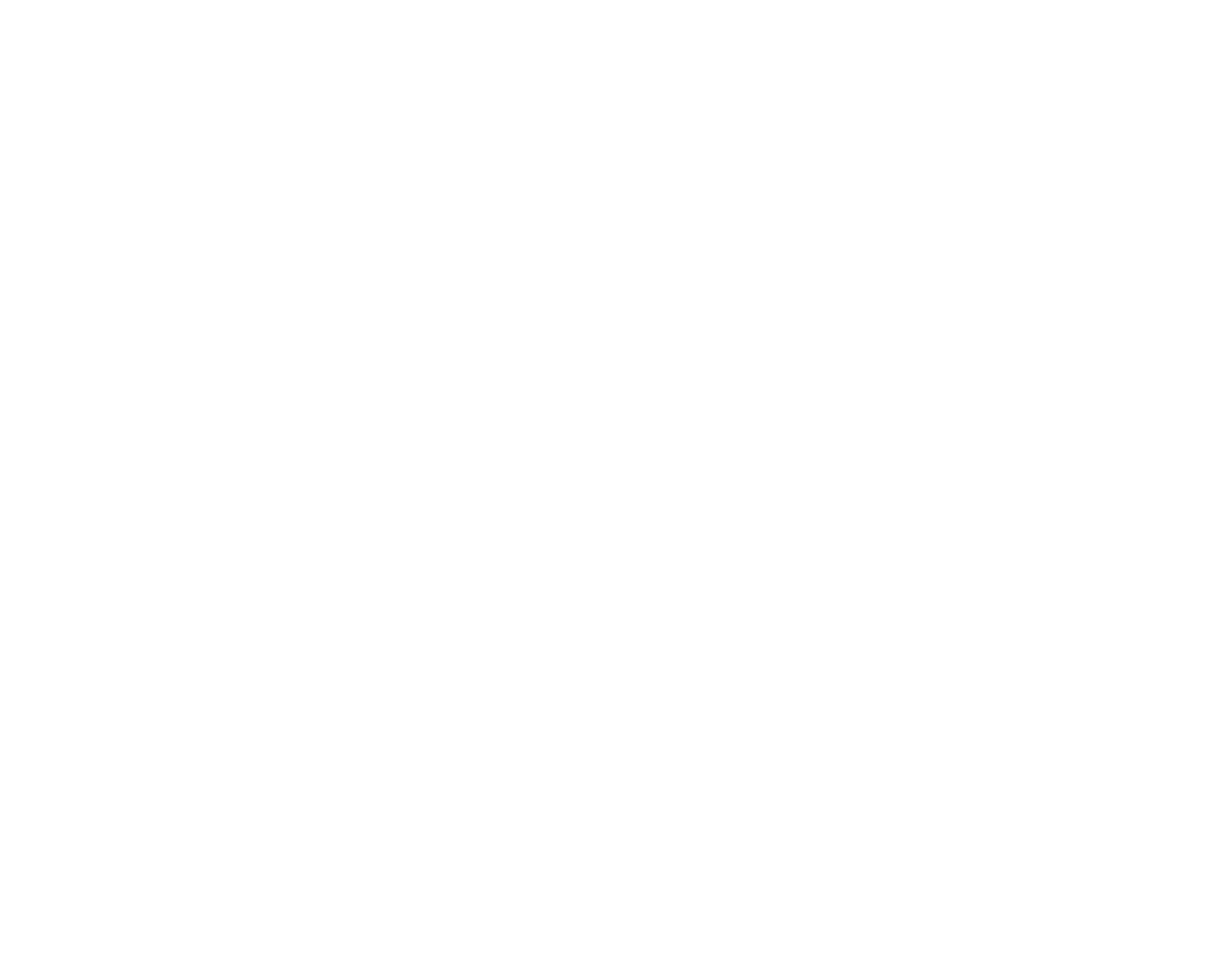## **Table of Contents**

## Section I: Executive Summary **Page 5** and the section I: Executive Summary Percent of Your Students Ready for College-Level Coursework Five Year Trends—Percent of Students Who Met College Readiness Benchmarks Five Year Trends—Average ACT Scores Five Year Trends—Average ACT Scores by Level of Preparation Five Year Trends—Percent and Average Composite Score by Race/Ethnicity Percent of Students in College Readiness Standards Score Ranges Average ACT College Reportable Scores by Test Session Duration Percent of Students Who Met College Readiness Benchmark Scores by Test Session Duration Section II: Academic Achievement **Page 11** Page 11 ACT Score Distributions, Cumulative Percentages, Averages, and Quartile Values Average ACT Composite Scores for Race/Ethnicity by Level of Preparation Average ACT Scores by Race/Ethnicity Percent of Students in College Readiness Standards Score Ranges Average ACT Scores by Gender Percent of Students Who Met College Readiness Benchmark Scores by Gender College Readiness Benchmark Percent and Average ACT Scores by Overall High School Curriculum College Readiness Benchmark Percent and Average ACT Scores by Content-Specific Curriculum Section III: College Readiness & Impact of Course Rigor Page 17 Percent of Students Who Met ACT College Readiness Benchmark Scores by Race/Ethnicity Average ACT Scores and Average ACT Score Changes by Common Course Patterns College Readiness Percents by Common Course Patterns Section IV: Career and Educational Aspirations **Page 25** Page 25 Distribution of Planned Educational Majors for All Students by College Plans Average ACT Composite Scores for Racial/Ethnic Groups by Post-Secondary Educational Aspirations Students' Score Report Preferences at Time of Testing Section V: Optional Writing Test Results **Page 29** Page 29 Average ACT English and Writing Scores by Race/Ethnicity and Gender for students who took ACT Writing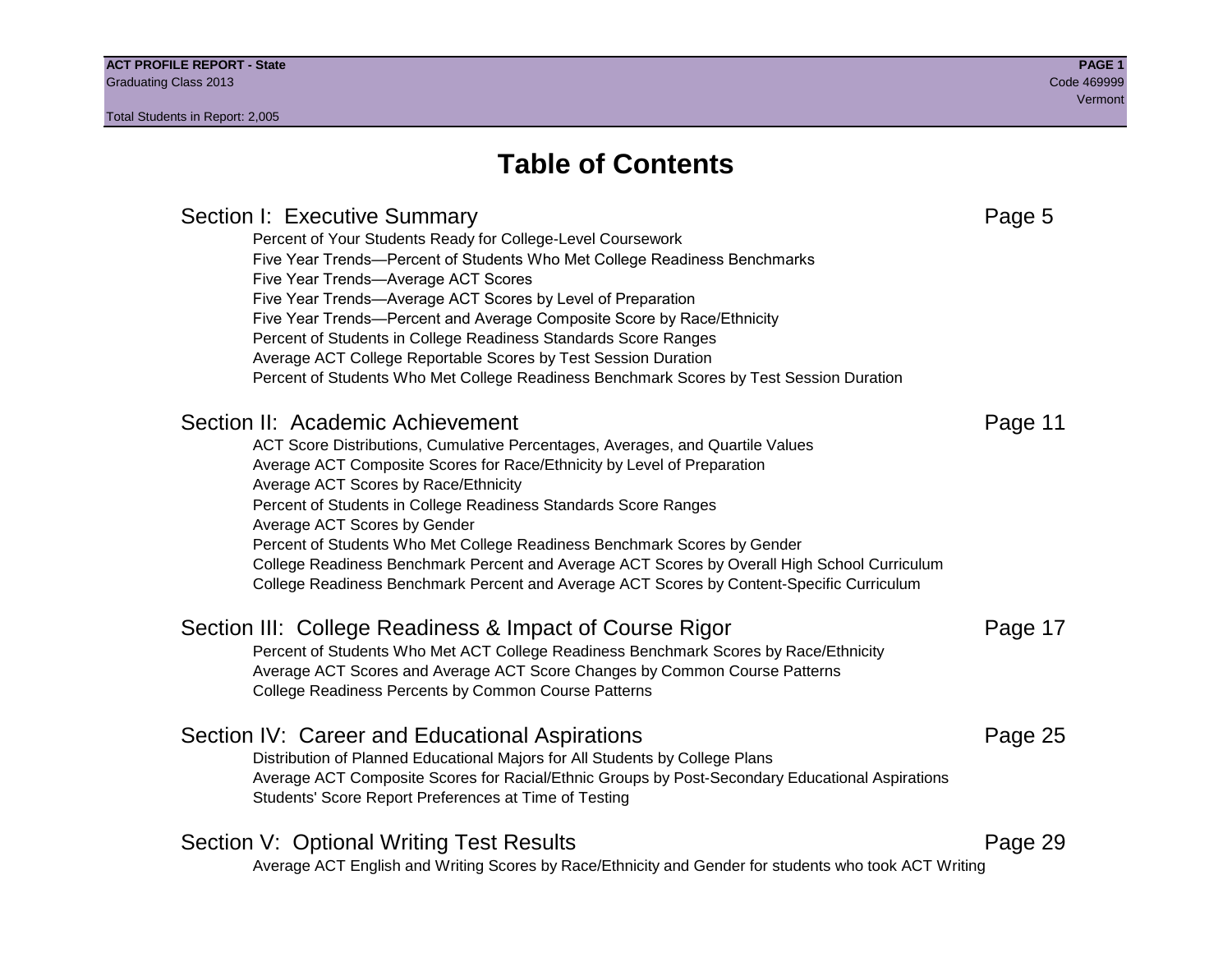Total Students in Report: 2,005

This report provides information about the performance of your 2013 graduating seniors who took the ACT as sophomores, juniors, or seniors; and self-reported at the time of testing that they were scheduled to graduate in 2013. Beginning with the Graduating Class of 2013, all students whose scores are college reportable, both standard and extended time tests, are now included in the report.

This report focuses on:

**Performance** - student test performance in the context of college readiness

**Access** - number of your graduates exposed to college entrance testing and the percent of race/ethnicity participation

**Course Selection** - percent of students pursuing a core curriculum

**Course Rigor** - impact of rigorous coursework on achievement

**College Readiness** - percent of students meeting ACT College Readiness Benchmark Scores in each content area

**Awareness** - extent to which student aspirations match performance

**Articulation** - colleges and universities to which your students send test results

Each year, test data for a school, district, and the state represents a different cohort of students. ACT encourages educators to focus on trends (3, 5, 10 years), not year-to-year changes. Such changes can represent normal – even expected – fluctuations. On the other hand, trend lines offer more insight into what is happening in a school, district, or the state.

Furthermore, ACT encourages educators to measure student performance in the context of college readiness measures. The focus should be on the number and percentage of students who met or exceeded ACT's College Readiness Benchmark Scores, a measure that is much more meaningful and understandable than an average composite score for a group of students.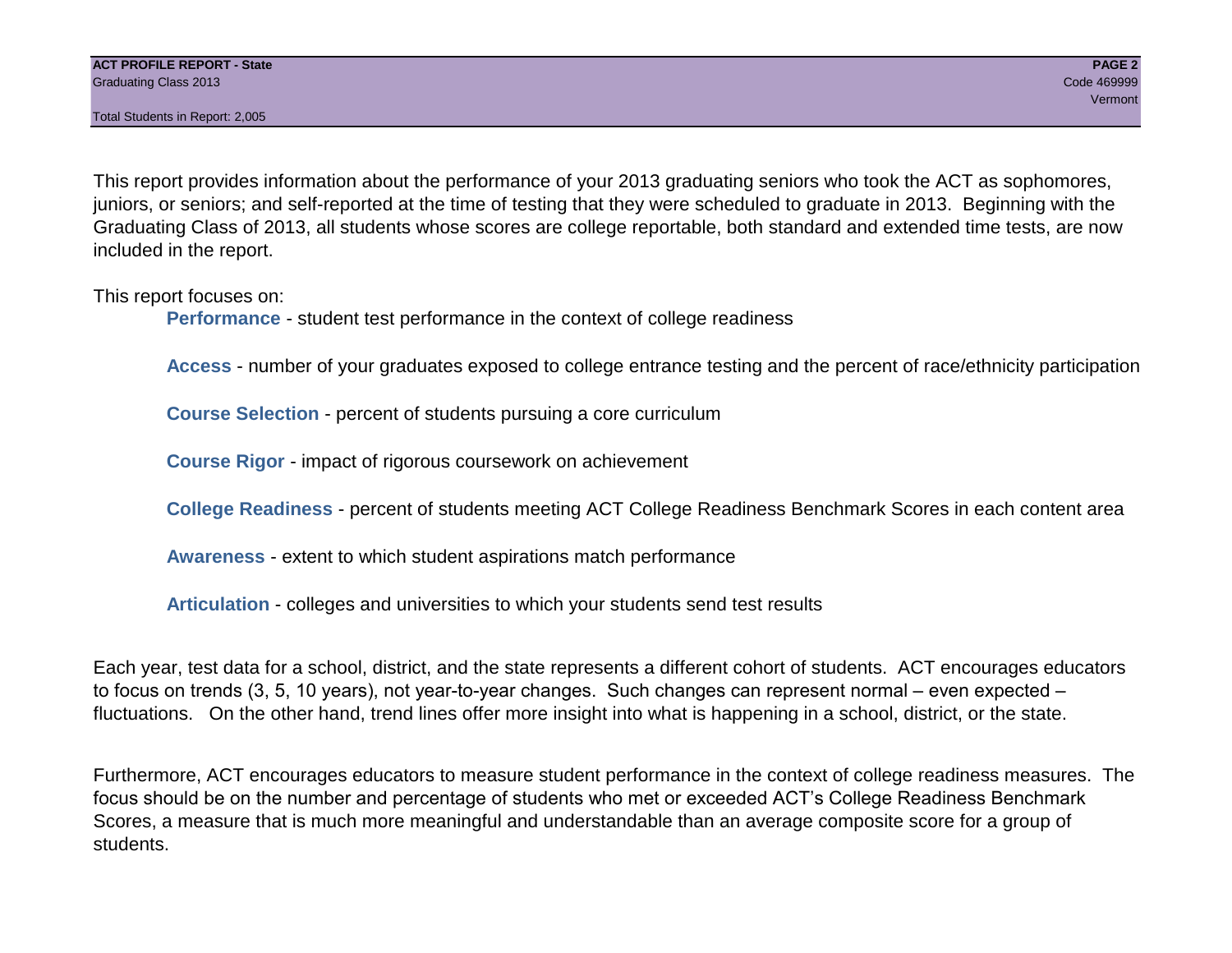Total Students in Report: 2,005

## **The ACT is a curriculum-based measure of college readiness. ACT components include:**

Tests of academic achievement in English, math, reading, science, and writing (optional) High school grade and course information Student Profile Section Career Interest Inventory

## **The ACT:**

Every few years, ACT conducts the **ACT National Curriculum Survey** to ensure its curriculum-based assessment tools accurately measure the skills high school teachers teach and instructors of entry-level college courses expect. The ACT is the only college readiness test designed to reflect the results of such a survey.

ACT's **College Readiness Standards** are sets of statements intended to help students, parents and educators understand the meaning of test scores. The standards relate test scores to the types of skills needed for success in high school and beyond. They serve as a direct link between what students have learned and what they are ready to do next. The ACT is the only college readiness test for which scores can be tied directly to standards. *Connecting College Readiness Standards to the Classroom* interpretive guides can be found at www.act.org/standard/infoserv.html.

Only the ACT reports **College Readiness Benchmark Scores** – A benchmark score is the minimum score needed on an ACT subject-area test to indicate a 50% chance of obtaining a B or higher or about a 75% chance of obtaining a C or higher in the corresponding credit-bearing college courses, which include English Composition, Algebra, Social Science and Biology. These scores were empirically derived based on the actual performance of students in college. The College Readiness Benchmark Scores, updated for 2013, are:

| College Course/Course Area | <b>ACT Test</b> | <b>Benchmark Score</b> |
|----------------------------|-----------------|------------------------|
| <b>English Composition</b> | English         | 18                     |
| Algebra                    | Mathematics     | 22                     |
| <b>Social Sciences</b>     | Reading         | 22                     |
| Biology                    | Science         | 23                     |

For more information, go to www.act.org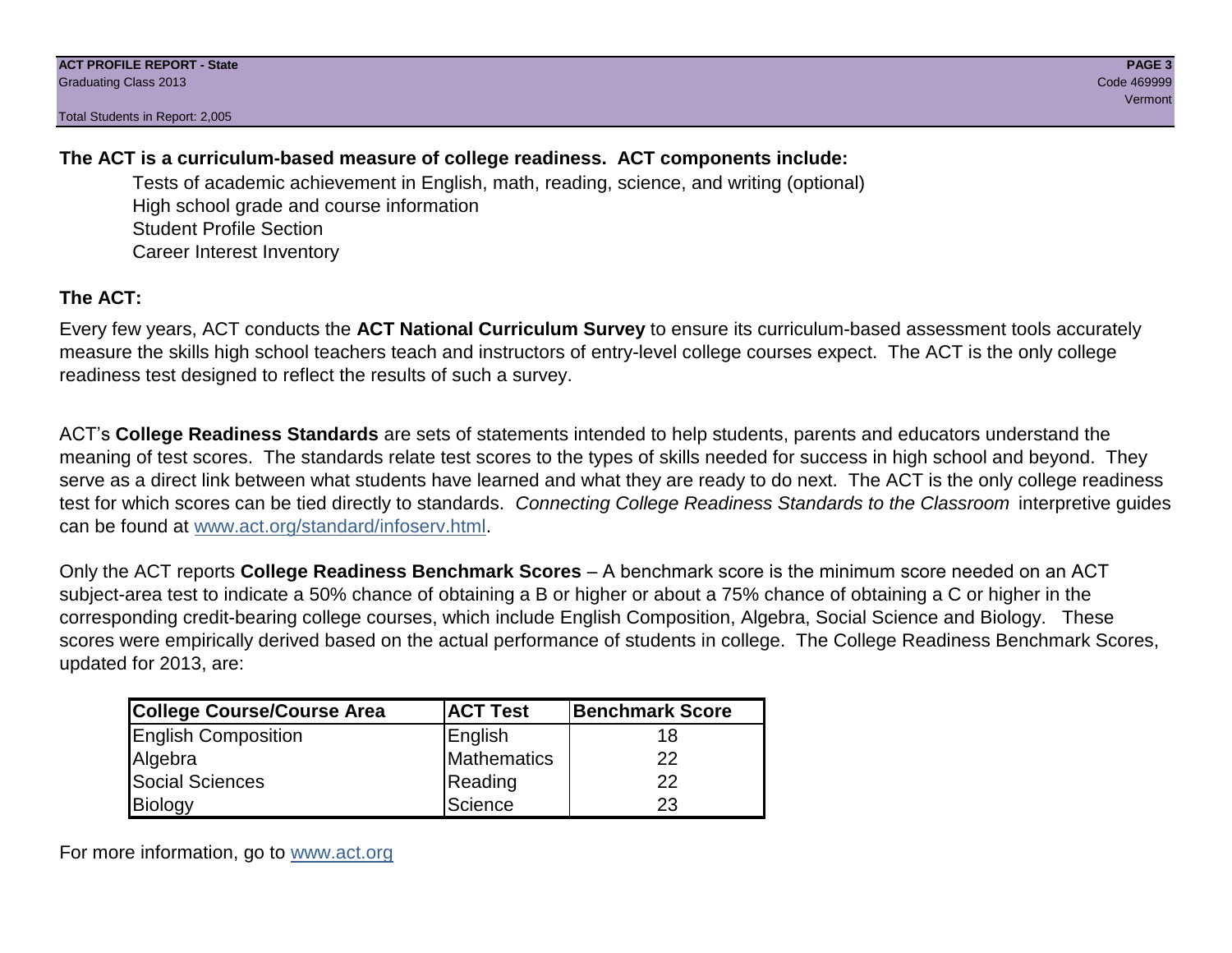## **How to Improve Scores and Increase College Readiness**

39% of your students met all four ACT College Readiness Benchmark Scores (Table 1.1). To improve students' scores and increase the percentage of students identified as college ready, ACT suggests:

PROVIDING ACCESS FOR ALL STUDENTS TO TAKE THE ACT: 2,005 of your students are included in this report (the 'cohort'). Increasing access insures that more students have the opportunity to consider college and allows the reader to use this report to evaluate how well courses and instructional programs are preparing students for college and work.

MAKING CORE CURRICULUM A PRIORITY: Emphasize the need for all students to develop college and work ready skills, regardless of postsecondary aspirations. 66% of the students in the cohort reported taking courses that would be considered 'Core or More' (Table 1.4).

MAKING SURE STUDENTS ARE TAKING THE RIGHT KINDS OF COURSES: Table 3.2 reports 6% of the cohort took less than three years of math courses. Of these students, 16% were college ready. 9% of the cohort reported taking a course sequence of Algebra I, Algebra II, and Geometry. 19% of these students were college ready. In comparison, 70% of the students who took 3 or more years of math beyond Algebra I, Algebra II, and Geometry were college ready. Getting more students ready for Algebra prior to 9th grade will increase the chances that students will be prepared for and take advanced-level math courses.

Similarly, Table 3.2 reports 7% of the cohort took less than three years of natural science courses. 19% of these students were college ready. In comparison, 53% of students who took at least three years of science coursework were college ready.

EVALUATING RIGOR OF COURSES: Table 2.6 reports the percentage of students falling in each of the ACT College Readiness Standards score ranges. For example, approximately 31% of the cohort fall into the lowest three Mathematics score ranges. To increase these students' achievement, identify the standards they should focus on next by accessing ACT's College Readiness Standards at www.act.org/standard.

PLAN GUIDANCE ACTIVITIES BASED ON STUDENTS' CAREER AND COLLEGE ASPIRATIONS: Data in Tables 4.1 and 4.2 enable the reader to determine if aspirations are consistent with academic performance and whether among students with similar aspirations, academic performance is consistent across racial/ethnic groups.

For more information on interpreting data in this report, or to learn how ACT can help your students improve their readiness for college and the workplace, contact ACT Customer Service at 319-337-1309 or customerservices@act.org.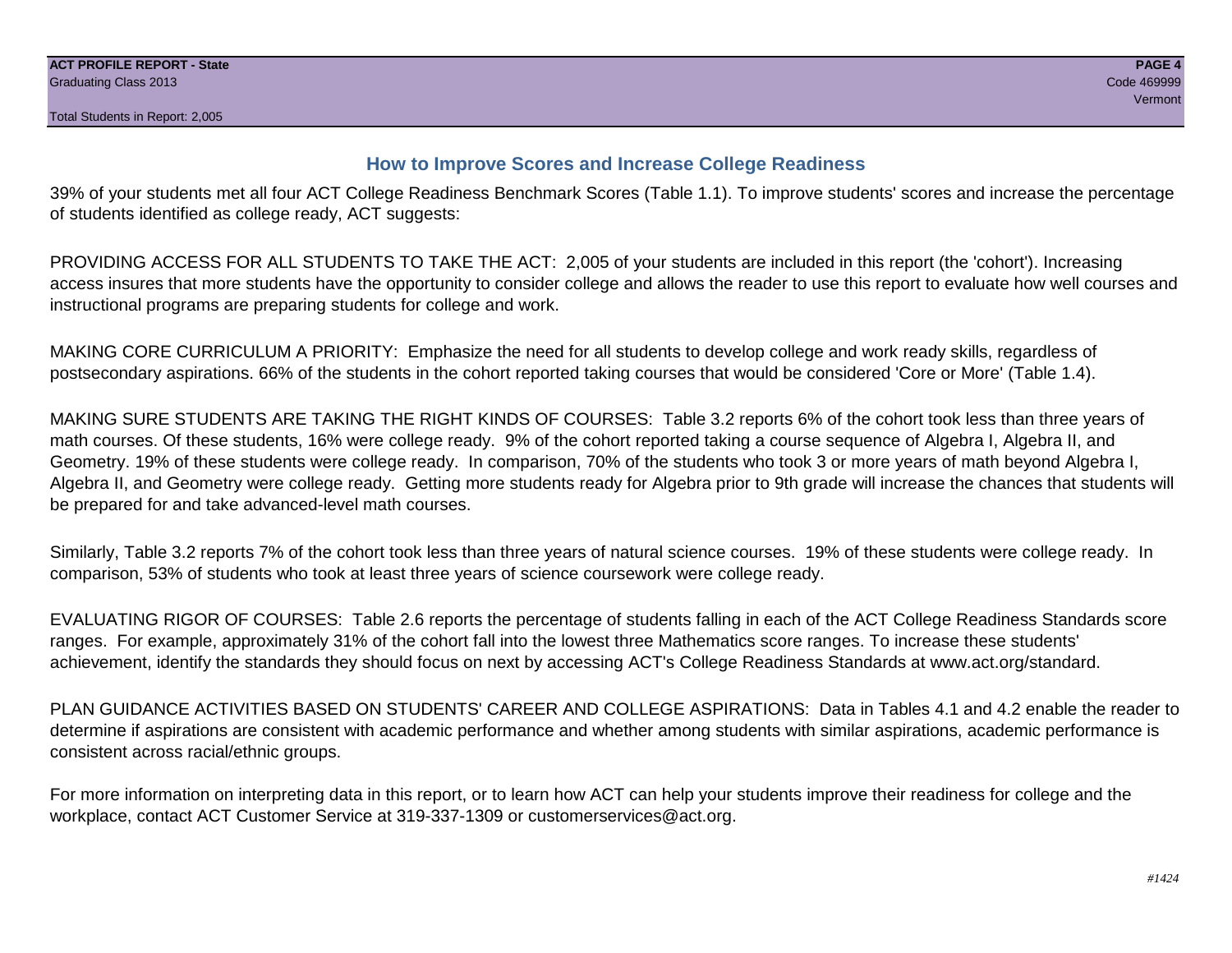**ACT PROFILE REPORT - State: SECTION I, EXECUTIVE SUMMARY PAGE 5** Graduating Class 2013 Code 469999

Total Students in Report: 2,005

## Section I Executive Summary

Beginning with the Graduating Class of 2013, all students whose scores are college reportable, both standard and extended time tests, are now included. Also beginning with the 2013 Graduating Class data, College Readiness Benchmarks for Reading and Science were updated to reflect the most recent college coursework research.

> To find the results of only standard time or extended time test takers, refer to Tables 1.7 and 1.8 on page 10.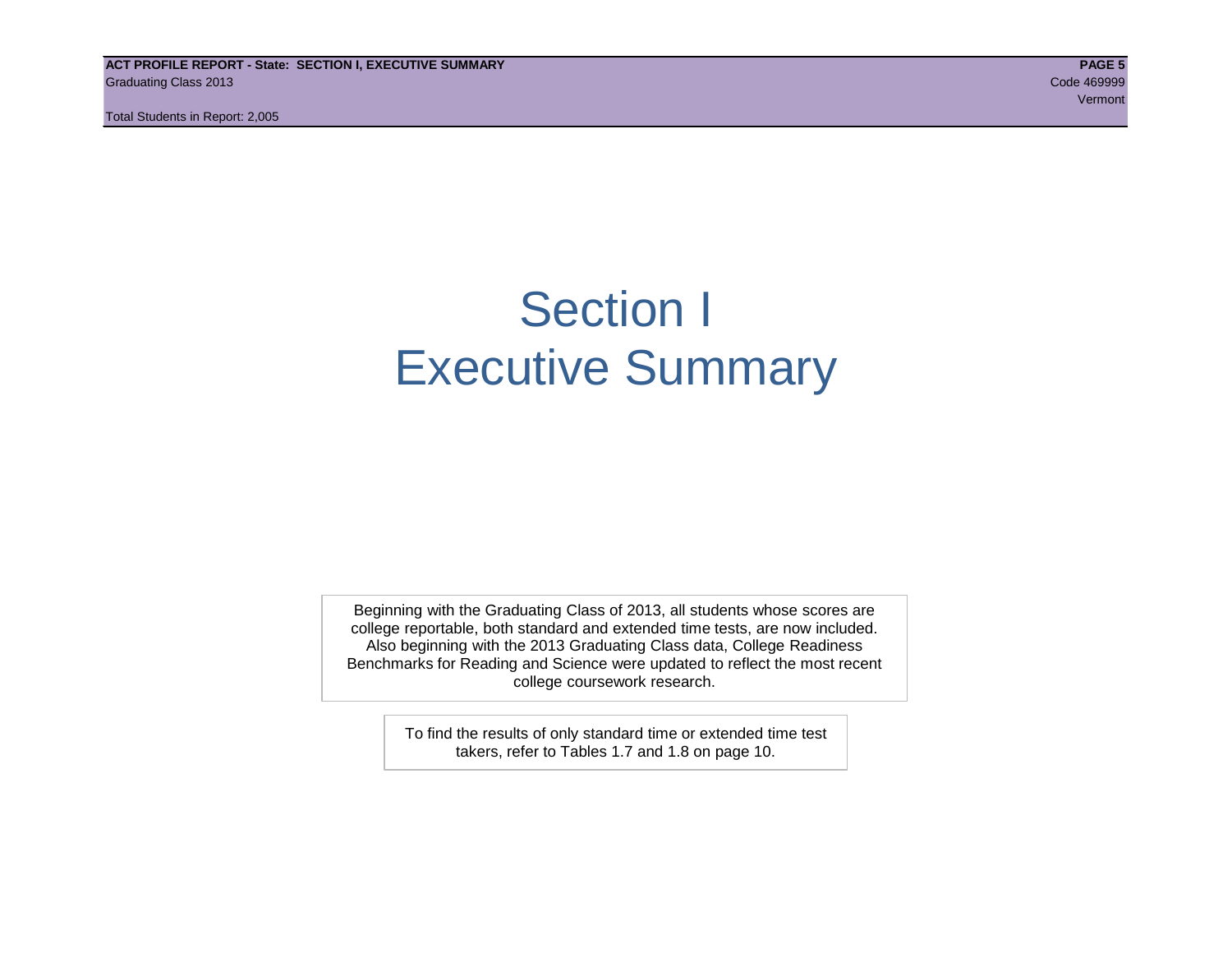## **ACT PROFILE REPORT - State: SECTION I, EXECUTIVE SUMMARY PAGE 6** Graduating Class 2013 Code 469999

Vermont

Total Students in Report: 2,005





**A benchmark score is the minimum score needed on an ACT subject-area test to indicate a 50% chance of obtaining a B or higher or about a 75% chance of obtaining a C or higher in the corresponding credit-bearing college course.**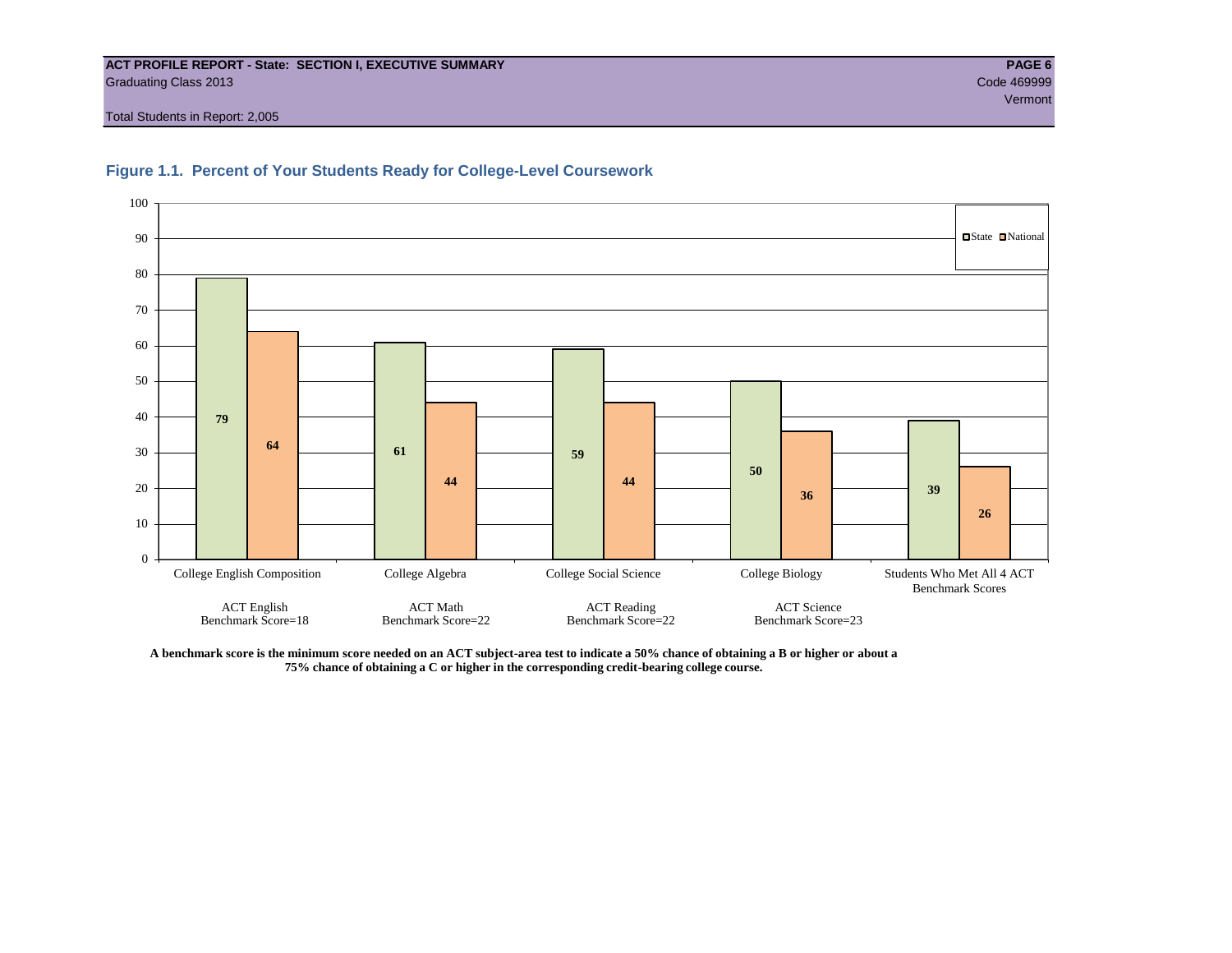## **ACT PROFILE REPORT - State: SECTION I, EXECUTIVE SUMMARY PAGE 7** Graduating Class 2013 Code 469999

Total Students in Report: 2,005

|      |              | <b>Number of Students</b> |       |                | <b>Percent Who Met Benchmarks</b> |          |                |                 |                |          |                     |                 |  |  |  |
|------|--------------|---------------------------|-------|----------------|-----------------------------------|----------|----------------|-----------------|----------------|----------|---------------------|-----------------|--|--|--|
|      |              | <b>Tested</b>             |       | <b>English</b> | <b>Mathematics</b>                |          | <b>Reading</b> |                 | <b>Science</b> |          | <b>Met All Four</b> |                 |  |  |  |
| Year | <b>State</b> | <b>National</b>           | State | National       |                                   | National | <b>State</b>   | <b>National</b> |                | National | <b>State</b>        | <b>National</b> |  |  |  |
| 2009 | 2,008        | ,480,469                  | 80    | 67             | 56                                | 42       | 68             | 53              | 40             | 28       | 34                  | 23              |  |  |  |
| 2010 | 2,054        | .568.835                  | 80    | 66             | 61                                | 43       | 66             | 52              | 43             | 29       | 36                  | 24              |  |  |  |
| 2011 | 2.053        | .623,112                  | 78    | 66             | 58                                | 45       | 63             | 52              | 39             | 30       | 33                  | 25              |  |  |  |
| 2012 | 2,009        | .666,017                  | 78    | 67             | 62                                | 46       | 66             | 52              | 43             | 31       | 37                  | 25              |  |  |  |
| 2013 | 2,005        | 1,799,243                 | 79    | 64             | 61                                | 44       | 59             | 44              | 50             | 36       | 39                  | 26              |  |  |  |

## **Table 1.1. Five Year Trends—Percent of Students Who Met College Readiness Benchmarks**

## **Table 1.2. Five Year Trends—Average ACT Scores**

|      |              | <b>Number of Students</b> |              |                | <b>Average ACT Scores</b> |          |                |                 |                |          |                  |          |  |  |
|------|--------------|---------------------------|--------------|----------------|---------------------------|----------|----------------|-----------------|----------------|----------|------------------|----------|--|--|
|      |              | Tested                    |              | <b>English</b> | <b>Mathematics</b>        |          | <b>Reading</b> |                 | <b>Science</b> |          | <b>Composite</b> |          |  |  |
| Year | <b>State</b> | <b>National</b>           | <b>State</b> | National       |                           | National | <b>State</b>   | <b>National</b> | <b>State</b>   | National | <b>State</b>     | National |  |  |
| 2009 | 2,008        | ,480,469                  | 22.9         | 20.6           | 22.9                      | 21.0     | 23.7           | 21.4            | 22.5           | 20.9     | 23.1             | 21.1     |  |  |
| 2010 | 2,054        | .568.835                  | 22.8         | 20.5           | 22.8                      | 21.0     | 23.7           | 21.3            | 22.8           | 20.9     | 23.2             | 21.0     |  |  |
| 2011 | 2,053        | .623,112                  | 22.5         | 20.6           | 22.6                      | 21.1     | 23.0           | 21.3            | 22.2           | 20.9     | 22.7             | 21.1     |  |  |
| 2012 | 2,009        | ,666,017                  | 22.6         | 20.5           | 22.9                      | 21.1     | 23.3           | 21.3            | 22.6           | 20.9     | 23.0             | 21.1     |  |  |
| 2013 | 2,005        | 1,799,243                 | 22.7         | 20.2           | 22.8                      | 20.9     | 23.4           | 21.1            | 22.6           | 20.7     | 23.0             | 20.9     |  |  |

## **Table 1.3. Five Year Trends—Average ACT Scores Nationwide**

|      | <b>Number of Students</b> |                | <b>Average ACT Scores</b> |         |                |                  |  |  |  |  |  |  |
|------|---------------------------|----------------|---------------------------|---------|----------------|------------------|--|--|--|--|--|--|
| Year | Tested                    | <b>English</b> | <b>Mathematics</b>        | Reading | <b>Science</b> | <b>Composite</b> |  |  |  |  |  |  |
| 2009 | ,480,469                  | 20.6           | 21.0                      | 21.4    | 20.9           | 21.1             |  |  |  |  |  |  |
| 2010 | ,568,835                  | 20.5           | 21.0                      | 21.3    | 20.9           | 21.0             |  |  |  |  |  |  |
| 2011 | ,623,112                  | 20.6           | 21.1                      | 21.3    | 20.9           | 21.1             |  |  |  |  |  |  |
| 2012 | ,666,017                  | 20.5           | 21.1                      | 21.3    | 20.9           | 21.1             |  |  |  |  |  |  |
| 2013 | ,799,243                  | 20.2           | 20.9                      | 21.1    | 20.7           | 20.9             |  |  |  |  |  |  |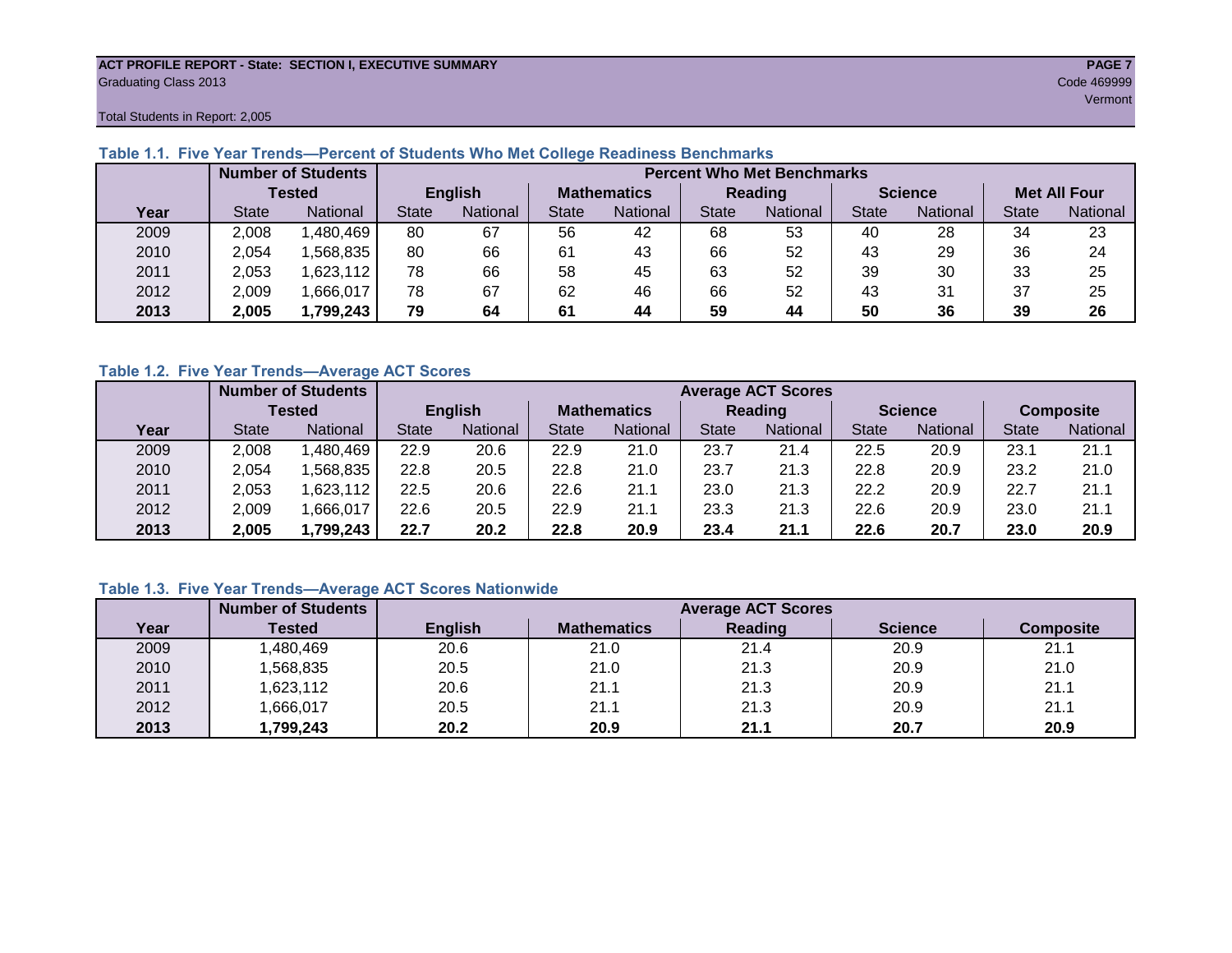## **ACT PROFILE REPORT - State: SECTION I, EXECUTIVE SUMMARY PAGE 8** Graduating Class 2013 Code 469999

## Total Students in Report: 2,005

|      |         |                                     |      |                      |                |           |         |                    | <b>Average ACT Scores</b> |           |                |           |                  |           |
|------|---------|-------------------------------------|------|----------------------|----------------|-----------|---------|--------------------|---------------------------|-----------|----------------|-----------|------------------|-----------|
|      |         | <b>Number of Students</b><br>Tested |      | Percent <sup>2</sup> | <b>English</b> |           |         | <b>Mathematics</b> | <b>Reading</b>            |           | <b>Science</b> |           | <b>Composite</b> |           |
|      |         |                                     | Core | Less                 |                |           |         |                    |                           |           |                |           |                  |           |
|      | Core or | Less than                           | or   | than                 | Core or        | Less than | Core or | Less than          | Core or                   | Less than | Core or        | Less than | Core or          | Less than |
| Year | More    | Core                                | More | Core                 | More           | Core      | More    | Core               | More                      | Core      | More           | Core      | More             | Core      |
| 2009 | .299    | 635                                 | 65   | 32                   | 23.5           | 21.8      | 23.4    | 22.1               | 24.3                      | 22.7      | 23.0           | 21.8      | 23.7             | 22.2      |
| 2010 | .429    | 598                                 | 70   | 29                   | 23.4           | 21.6      | 23.3    | 21.8               | 24.1                      | 22.8      | 23.2           | 21.9      | 23.7             | 22.1      |
| 2011 | .370    | 636                                 | 67   | 31                   | 23.3           | 21.1      | 23.2    | 21.6               | 23.7                      | 21.8      | 22.7           | 21.4      | 23.4             | 21.6      |
| 2012 | .365    | 593                                 | 68   | 30                   | 23.5           | 21.2      | 23.5    | 21.8               | 24.1                      | 22.0      | 23.2           | 21.6      | 23.7             | 21.8      |
| 2013 | ,318    | 616                                 | 66   | 31                   | 23.5           | 21.5      | 23.5    | 21.9               | 24.0                      | 22.5      | 23.2           | 21.8      | 23.6             | 22.1      |

## **Table 1.4. Five Year Trends—Average ACT Scores by Level of Preparation**

<sup>1</sup>"Core or More" results correspond to students taking four or more years of English AND three or more years each of math, social studies, and natural science.

 $2$ Percent of all students tested. Numbers will not add up to 100% due to student non-response.

## **Table 1.5. Five Year Trends—Percent and Average Composite Score by Race/Ethnicity**

|                                        | 2009  |     | 2010 |       | 2011           |      | 2012  |     |      | 2013  |     |      |        |            |      |
|----------------------------------------|-------|-----|------|-------|----------------|------|-------|-----|------|-------|-----|------|--------|------------|------|
|                                        | N     | %   | Avg  | N     | $\frac{9}{6}$  | Avg  | N     | %   | Avg  | Ν     | %   | Ava  | N      | %          | Avg  |
| <b>All Students</b>                    | 2.008 | 100 | 23.1 | 2.054 | 100            | 23.2 | 2,053 | 100 | 22.7 | 2.009 | 100 | 23.0 | 2.005  | 100        | 23.0 |
| Black/African American                 | 29    |     | 19.4 | 22    |                | 17.6 | 24    |     | 19.0 | 34    | ◠   | 17.8 | 33     |            | 18.4 |
| American Indian/Alaska Native          |       |     | 15.7 | 4     | 0              | 21.0 | 8     | 0   | 21.8 | 6     |     | 21.5 | Ð      | 0          | 19.0 |
| White                                  | 716،  | 85  | 23.1 | .785  | 87             | 23.3 | 1.729 | 84  | 22.9 | ,653  | 82  | 23.2 | 645. ا | 82         | 23.1 |
| Hispanic/Latino                        | 16    |     | 22.2 | 31    | ົ              | 22.0 | 41    | ົ   | 20.4 | 39    |     | 23.  | 51     |            | 22.4 |
| Asian                                  | 38    |     | 23.2 | 43    | $\overline{2}$ | 21.5 | 70    | 3   | 22.2 | 98    | 5   | 21.7 | 91     |            | 22.8 |
| Native Hawaiian/Other Pacific Islander |       |     |      | 0     | 0              |      |       | 0   | 17.0 |       |     | 24.0 | 0      | 0          |      |
| Two or more races                      | 25    |     | 25.4 | 22    |                | 24.9 | 42    | C   | 24.0 | 49    |     | 21.7 | 50     | $\sqrt{2}$ | 23.3 |
| Prefer not to respond/No response      | 181   |     | 23.5 | 147   |                | 22.2 | 138   |     | 21.7 | 129   | 6   | 23.5 | 130    | 6          | 23.5 |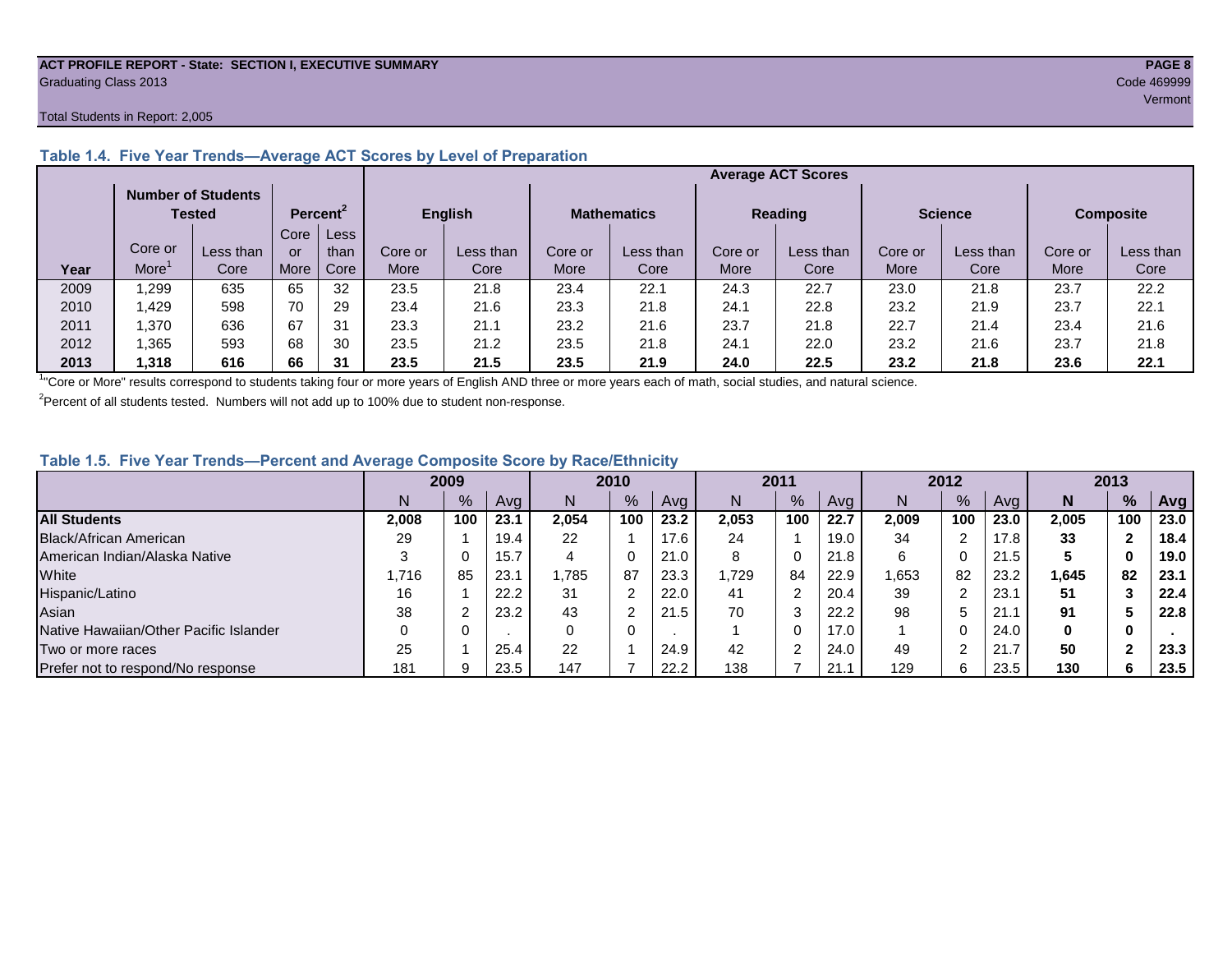## **ACT PROFILE REPORT - State: SECTION I, EXECUTIVE SUMMARY PAGE 9** Code 469999 Craduating Class 2013

## Total Students in Report: 2,005

## **Table 1.6. Percent of Students in College Readiness Standards Score Ranges**

| <b>CRS</b>    | <b>English</b>        | <b>Mathematics</b>                    | Reading             | <b>Science</b>       |
|---------------|-----------------------|---------------------------------------|---------------------|----------------------|
| Range         | (Benchmark = $18$ )   | (Benchmark = $22$ )                   | (Benchmark = $22$ ) | $(Benchmark = 23)$   |
|               | 100%                  | 100%                                  | 100%                | 100%                 |
| $1 - 12$      | 50%<br>13%<br>6%      | 50%                                   | 50%<br>$8\%$        | 50%<br>$7\%$<br>$3%$ |
|               | $0\%$                 | $1\%$<br>$0\%$<br>$0\%$               | $4\%$<br>$0\%$      | $0\%$                |
| $13 - 15$     | 100%                  | 100%                                  | 100%                | 100%                 |
|               | 50%<br>13%<br>$8\%$   | 50%<br>14%<br>8%                      | 50%<br>13%<br>$8\%$ | 50%<br>10%<br>5%     |
|               | $0\%$                 | $0\%$                                 | $0\%$               | 0%                   |
|               | 100%                  | 100%                                  | 100%                | 100%                 |
| 16-19         | 50%<br>17%<br>18%     | 33%<br>50%<br>23%                     | 50%<br>21%<br>17%   | 50%<br>23%<br>16%    |
|               | $0\%$                 | 0%                                    | $0\%$               | 0%                   |
|               | 100%                  | 100%                                  | 100%                | 100%                 |
| $20 - 23$     | 50%<br>25%<br>25%     | 50%<br>20%<br>19%                     | 50%<br>25%<br>24%   | 31%<br>30%<br>50%    |
|               | $0\%$                 | 0%                                    | $0\%$               | 0%                   |
|               | 100%                  | 100%                                  | 100%                | 100%                 |
| 24-27         | 50%<br>20%<br>16%     | 32%<br>50%<br>21%                     | 50%<br>18%<br>15%   | 29%<br>50%<br>20%    |
|               | $0\%$                 | 0%                                    | $0\%$               | 0%                   |
| 28-32         | 100%                  | 100%                                  | 100%                | 100%                 |
|               | 50%<br>15%<br>10%     | 50%<br>12%<br>$9\%$                   | 50%<br>19%<br>13%   | 50%<br>12%<br>$8\%$  |
|               | $0\%$                 | $0\%$                                 | $0\%$               | 0%                   |
| 33-36         | 100%                  | 100%                                  | 100%                | 100%                 |
|               | 50%<br>$9\%$<br>$5\%$ | 50%<br>4%<br>3%                       | 50%<br>10%<br>5%    | 50%<br>$3%$<br>2%    |
|               | $0\%$                 | 0%                                    | $0\%$               | 0%                   |
|               | 100%<br>79%           | 100%                                  | 100%                | 100%                 |
| % At or Above | 64%                   | 61%<br>44%                            | 59%<br>44%          | 50%<br>36%           |
| Benchmark     | 50%                   | 50%                                   | 50%                 | 50%                  |
|               | $0\%$                 | $0\%$                                 | $0\%$               | $0\%$                |
|               |                       | $=$ State<br><b>Contract Contract</b> | = National          |                      |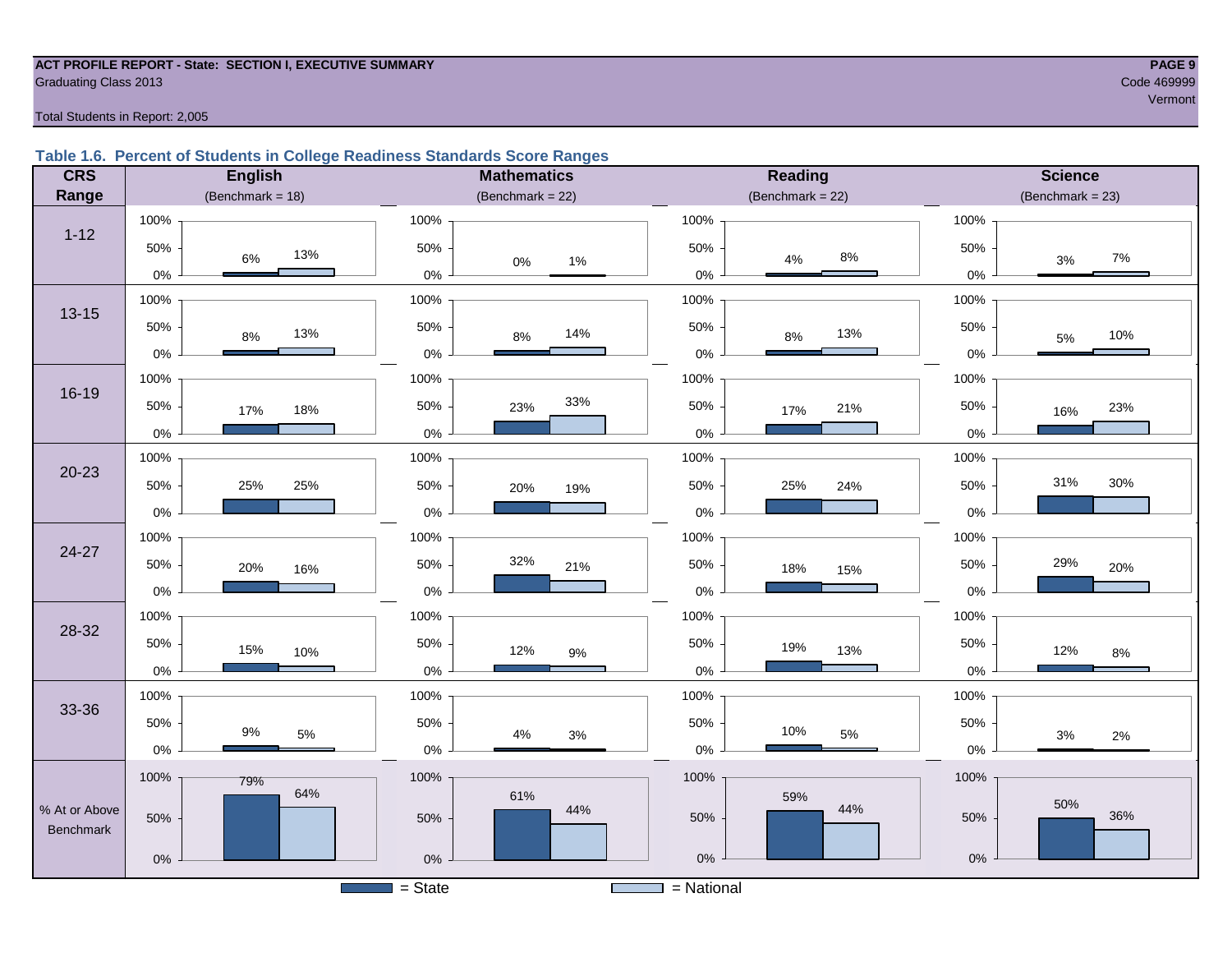## **ACT PROFILE REPORT- State: SECTION II, ACADEMIC ACHIEVEMENT PAGE 10** Graduating Class 2013 Code 469999

Total Students in Report: 2,005

| <b>Student Group</b> | <b>Test Session</b>  |           |         | <b>Average ACT Scores</b> |                    |         |         |           |  |  |  |  |
|----------------------|----------------------|-----------|---------|---------------------------|--------------------|---------|---------|-----------|--|--|--|--|
|                      | <b>Duration</b>      | N         | Percent | English                   | <b>Mathematics</b> | Reading | Science | Composite |  |  |  |  |
|                      | <b>Standard Time</b> | 1,930     | 96      | 22.8                      | 22.9               | 23.5    | 22.7    | 23.1      |  |  |  |  |
| <b>State</b>         | <b>Extended Time</b> | 75        | 4       | 21.2                      | 20.7               | 22.9    | 21.7    | 21.7      |  |  |  |  |
|                      | Total                | 2,005     | 100     | 22.7                      | 22.8               | 23.4    | 22.6    | 23.0      |  |  |  |  |
|                      | <b>Standard Time</b> | 1,727,041 | 96      | 20.4                      | 21.0               | 21.3    | 20.9    | 21.0      |  |  |  |  |
| <b>National</b>      | <b>Extended Time</b> | 72,202    | 4       | 15.9                      | 17.7               | 18.1    | 17.9    | 17.5      |  |  |  |  |
|                      | Total                | ,799,243  | 100     | 20.2                      | 20.9               | 21.1    | 20.7    | 20.9      |  |  |  |  |

## **Table 1.7. Average ACT College Reportable Scores by Test Session Duration**

## **Table 1.8. Percent of Students Who Met College Readiness Benchmark Scores by Test Session Duration**

| <b>Student Group</b> | <b>Test Session</b>  |         | Met         |         |         |          |
|----------------------|----------------------|---------|-------------|---------|---------|----------|
|                      | <b>Duration</b>      | English | Mathematics | Reading | Science | All Four |
|                      | <b>Standard Time</b> | 79      | 62          | 60      | 50      | 39       |
| <b>State</b>         | <b>Extended Time</b> | 69      | 41          | 51      | 43      | 35       |
|                      | Total                | 79      | 61          | 59      | 50      | 39       |
|                      | <b>Standard Time</b> | 65      | 45          | 45      | 37      | 27       |
| <b>National</b>      | <b>Extended Time</b> | 35      | 20          | 28      | 20      | 13       |
|                      | Total                | 64      | 44          | 44      | 36      | 26       |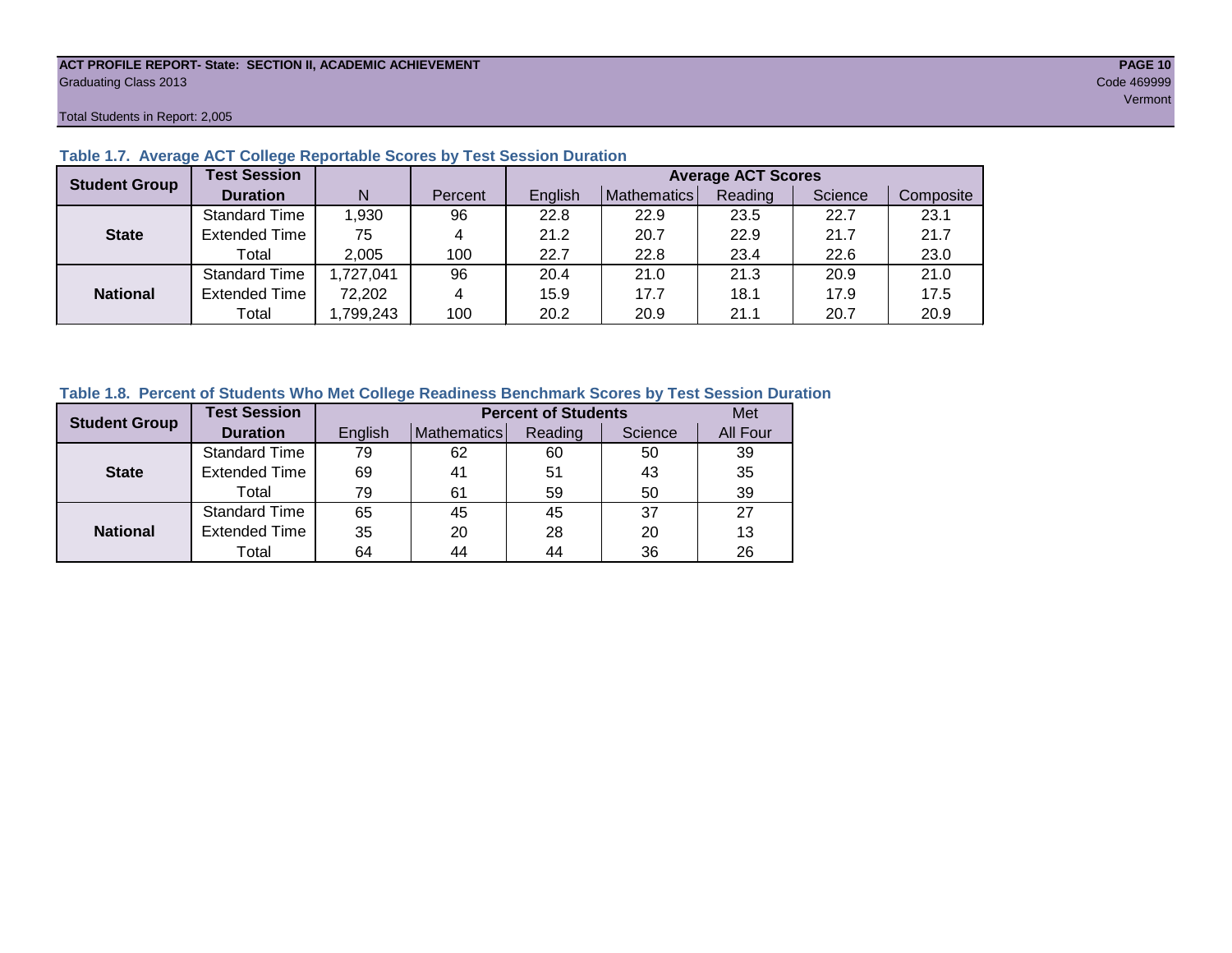Total Students in Report: 2,005

## Section II Academic Achievement

Beginning with the Graduating Class of 2013, all students whose scores are college reportable, both standard and extended time tests, are now included. Also beginning with the 2013 Graduating Class data, College Readiness Benchmarks for Reading and Science were updated to reflect the most recent college coursework research.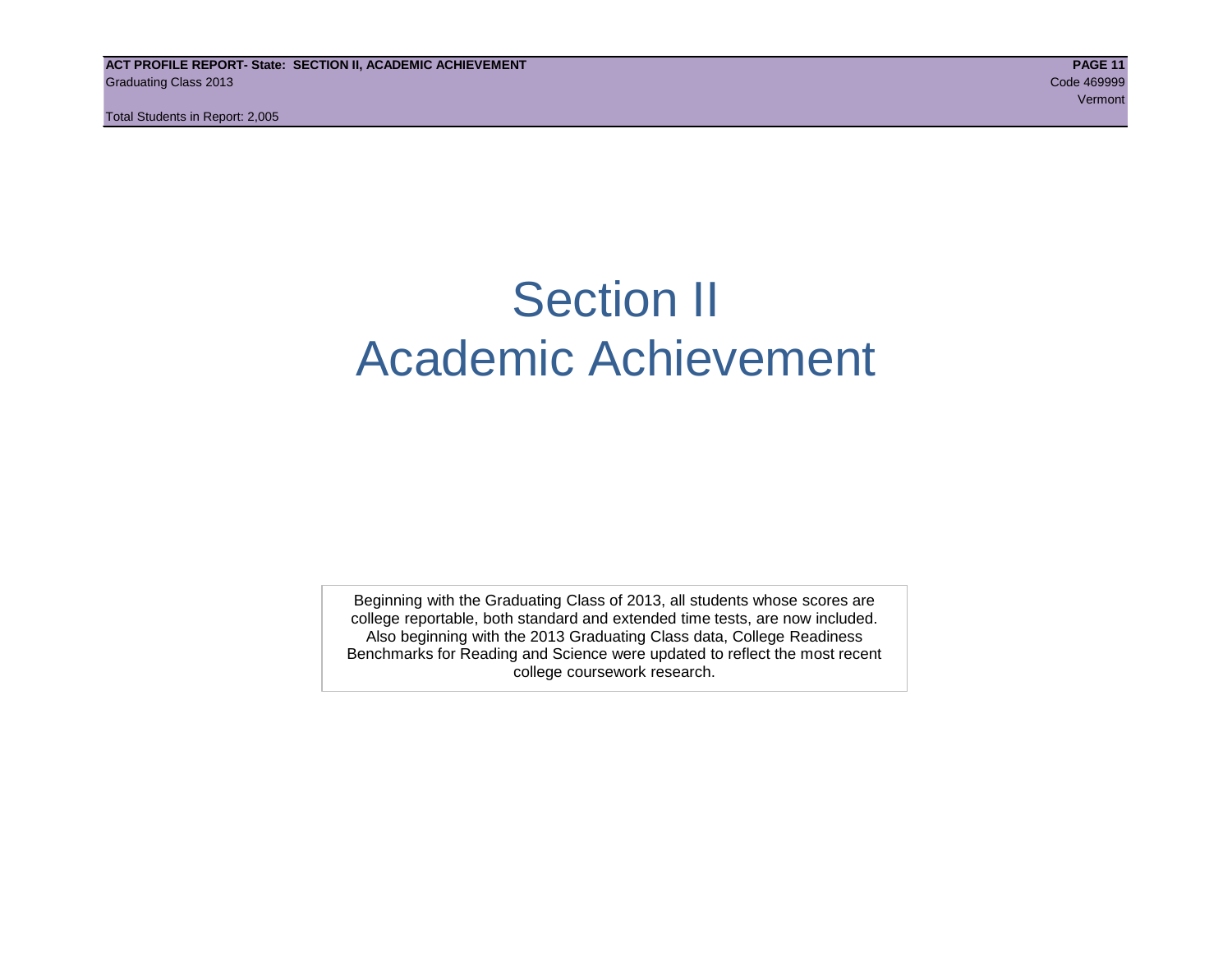## **ACT PROFILE REPORT- State: SECTION II, ACADEMIC ACHIEVEMENT PAGE 12** Graduating Class 2013 Code 469999

Total Students in Report: 2,005

|  | Table 2.1. ACT Score Distributions, Cumulative Percentages (CP <sup>1</sup> ), and Score Averages |  |  |  |
|--|---------------------------------------------------------------------------------------------------|--|--|--|
|  |                                                                                                   |  |  |  |

| <b>ACT Scale</b> |              | <b>English</b> |                  | <b>Mathematics</b> |              | Reading        |              | <b>Science</b>    |                | <b>Composite</b><br><b>ACT Scale</b> |                           |
|------------------|--------------|----------------|------------------|--------------------|--------------|----------------|--------------|-------------------|----------------|--------------------------------------|---------------------------|
| <b>Score</b>     | N            | CP             | $\mathsf{N}$     | CP                 | ${\sf N}$    | CP             | $\mathsf{N}$ | CP                | N              | CP                                   | <b>Score</b>              |
| 36               | 12           | 100            | $\boldsymbol{8}$ | 100                | 35           | 100            | 14           | $\frac{100}{100}$ | $\overline{2}$ | 100                                  | 36                        |
| 35               | 41           | 99             | 20               | 100                | 23           | 98             | 23           | 99                | 16             | 100                                  | 35                        |
| 34               | 65           | 97             | 39               | 99                 | 67           | 97             | 18           | 98                | 23             | 99                                   | 34                        |
| 33               | 63           | 94             | 18               | 97                 | 74           | 94             | 13           | 97                | 22             | 98                                   | 33                        |
| 32               | 41           | 91             | 39               | 96                 | 68           | 90             | 40           | 97                | 50             | 97                                   | 32                        |
| 31               | 53           | 89             | 24               | 94                 | 87           | 87             | 41           | 95                | 55             | 94                                   | 31                        |
| 30               | 58           | 86             | 51               | 93                 | 82           | 82             | 44           | 93                | 77             | 92                                   | $30\,$                    |
| 29               | 75           | 83             | 52               | $90\,$             | 66           | 78             | 53           | $90\,$            | 76             | 88                                   | 29                        |
| 28               | 74           | 80             | 81               | 87                 | 78           | 75             | 58           | 88                | 92             | 84                                   | 28                        |
| 27               | 63           | 76             | 148              | 83                 | $74\,$       | $71$           | 91           | 85                | 116            | 79                                   | 27                        |
| 26               | 92           | 73             | 195              | 76                 | $77\,$       | 67             | 98           | 80                | 116            | 74                                   | 26                        |
| 25               | 109          | 68             | 160              | 66                 | 83           | 64             | 173          | 75                | 139            | 68                                   | 25                        |
| 24               | 140          | 63             | 138              | 58                 | 128          | 59             | 217          | 67                | 137            | 61                                   | 24                        |
| 23               | 130          | 56             | 135              | 51                 | 109          | 53             | 120          | 56                | 156            | 54                                   | 23                        |
| 22               | 114          | 49             | 111              | 45                 | 137          | 48             | 177          | 50                | 138            | 46                                   | 22                        |
| 21               | 134          | 44             | 100              | 39                 | 129          | 41             | 215          | 41                | 153            | 39                                   | $21$                      |
| 20               | 120          | 37             | 61               | 34                 | 122          | 34             | 119          | $30\,$            | 122            | 32                                   | 20                        |
| 19               | 107          | 31             | 87               | 31                 | $90\,$       | 28             | 105          | 24                | 99             | 26                                   | 19                        |
| 18               | 88           | 26             | 94               | 27                 | 105          | 24             | 87           | 19                | 102            | 21                                   | 18                        |
| 17               | 68           | 21             | 144              | 22                 | 62           | 19             | 65           | 15                | $71$           | 16                                   | $17$                      |
| 16               | 78           | 18             | 138              | 15                 | 82           | 15             | 72           | 12                | 72             | 12                                   | 16                        |
| 15               | 74           | 14             | 103              | 8                  | 76           | 11             | 47           | 8                 | 67             | 9                                    | 15                        |
| 14               | 56           | 10             | 32               | 3                  | 34           | 8              | 34           | 6                 | 49             | 5                                    | 14                        |
| 13               | 33           | $\overline{7}$ | 19               |                    | 44           | 6              | 22           | 4                 | 32             | 3                                    | 13                        |
| 12               | $30\,$       | 6              | 4                |                    | 31           | 4              | 27           | 3                 | 14             | 1                                    | 12                        |
| 11               | 33           | 4              | $\overline{4}$   |                    | 15           | $\overline{2}$ | 15           | 2                 | $\,6$          | 1                                    | 11                        |
| 10               | 27           | 3              | $\Omega$         |                    | 18           |                | 12           | 1                 | $\overline{2}$ | 1                                    | 10                        |
| 9                | 14           |                | $\Omega$         |                    | 4            |                | 3            |                   | $\overline{1}$ | 1                                    | $\boldsymbol{9}$          |
| 8                | 9            |                | $\Omega$         |                    | 3            |                |              |                   | $\mathbf 0$    |                                      | 8                         |
| $\overline{7}$   | 3            |                | $\Omega$         |                    | $\mathbf{2}$ |                | $\Omega$     |                   | $\Omega$       |                                      | $\overline{7}$            |
| 6                | $\mathbf 0$  |                | 0                |                    | $\mathbf 0$  |                | $\Omega$     |                   | $\Omega$       |                                      | 6                         |
| 5                | $\mathbf{1}$ |                | $\mathbf 0$      |                    | 0            |                | $\Omega$     |                   | $\Omega$       |                                      | 5                         |
| 4                | 0            |                | $\mathbf 0$      |                    | 0            |                |              |                   | $\mathbf 0$    |                                      |                           |
| 3                | $\mathbf 0$  |                | $\mathbf 0$      |                    | 0            |                | 0            |                   | $\mathbf 0$    |                                      | $\ensuremath{\mathsf{3}}$ |
| $\overline{2}$   | 0            |                | $\mathbf 0$      |                    | 0            |                | 0            | 1                 | $\mathbf 0$    |                                      | $\sqrt{2}$                |
| $\overline{1}$   | $\Omega$     | $\mathbf{1}$   | $\Omega$         | $\overline{1}$     | $\Omega$     |                | $\Omega$     | 1                 | $\Omega$       | $\overline{1}$                       | $\mathbf{1}$              |
| Avg (SD)         |              | 22.7(6.4)      |                  | 22.8(5.3)          |              | 23.4(6.4)      |              | 22.6(5.1)         |                | 23.0(5.2)                            | Avg (SD)                  |

<sup>1</sup>CP is the cumulative percent of students at or below a score point.

Note: Shaded portions of columns identify the students who met/exceeded the ACT College Readiness Benchmark Scores.

Vermont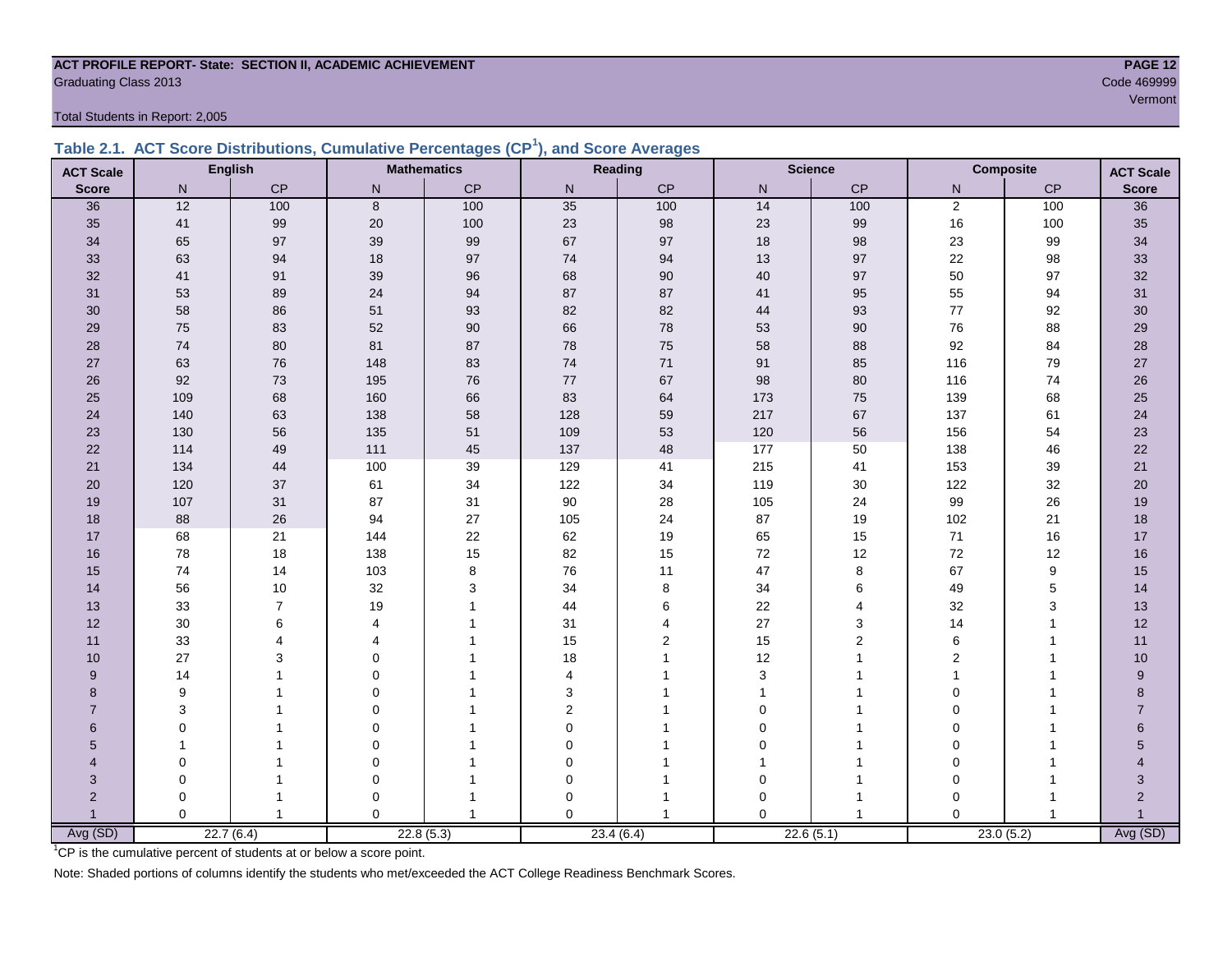## **ACT PROFILE REPORT- State: SECTION II, ACADEMIC ACHIEVEMENT PAGE 13** Graduating Class 2013 Code 469999

## Total Students in Report: 2,005

|                  |                         | <b>English</b> |                          |                | Reading                |           |                        |           | <b>Mathematics</b>    |                |                            |           |                        |                |                  |
|------------------|-------------------------|----------------|--------------------------|----------------|------------------------|-----------|------------------------|-----------|-----------------------|----------------|----------------------------|-----------|------------------------|----------------|------------------|
|                  |                         |                |                          |                | <b>Social Studies/</b> |           |                        |           | <b>Pre/Elementary</b> |                | <b>Algebra/ Coordinate</b> |           | <b>Plane Geometry/</b> |                |                  |
| <b>ACT Scale</b> | <b>Usage/ Mechanics</b> |                | <b>Rhetorical Skills</b> |                | <b>Sciences</b>        |           | <b>Arts/Literature</b> |           | Algebra               |                | <b>Geometry</b>            |           | <b>Trigonometry</b>    |                | <b>ACT Scale</b> |
| <b>Score</b>     | N <sub>1</sub>          | <b>CP</b>      | N                        | CP             | N.                     | <b>CP</b> | N                      | <b>CP</b> | N <sub>1</sub>        | <b>CP</b>      | N.                         | <b>CP</b> | N.                     | <b>CP</b>      | <b>Score</b>     |
| 18               | 121                     | 100            | 69                       | 100            | 115                    | 100       | 122                    | 100       | 113                   | 100            | 23                         | 100       | 29                     | 100            | 18               |
| 17               | 169                     | 94             | 34                       | 97             | 141                    | 94        | 163                    | 94        | 113                   | 94             | 33                         | 99        | 9                      | 99             | 17               |
| 16               | 120                     | 86             | 177                      | 95             | 150                    | 87        | 198                    | 86        | 143                   | 89             | 57                         | 97        | 132                    | 98             | 16               |
| 15               | 123                     | 80             | 168                      | 86             | 140                    | 80        | 174                    | 76        | 188                   | 82             | 138                        | 94        | 152                    | 92             | 15               |
| 14               | 112                     | 73             | 179                      | 78             | 120                    | 73        | 162                    | 67        | 156                   | 72             | 224                        | 87        | 262                    | 84             | 14               |
| 13               | 144                     | 68             | 206                      | 69             | 155                    | 67        | 164                    | 59        | 267                   | 64             | 299                        | 76        | 236                    | 71             | 13               |
| 12               | 148                     | 61             | 261                      | 58             | 245                    | 59        | 144                    | 51        | 184                   | 51             | 246                        | 61        | 314                    | 59             | 12               |
| 11               | 220                     | 53             | 194                      | 45             | 192                    | 47        | 202                    | 44        | 176                   | 42             | 223                        | 49        | 220                    | 43             | 11               |
| 10               | 218                     | 42             | 163                      | 36             | 171                    | 37        | 172                    | 34        | 126                   | 33             | 225                        | 38        | 168                    | 32             | 10               |
| 9                | 162                     | 31             | 217                      | 28             | 165                    | 29        | 127                    | 25        | 128                   | 27             | 189                        | 27        | 232                    | 24             | 9                |
| 8                | 125                     | 23             | 130                      | 17             | 154                    | 20        | 121                    | 19        | 143                   | 20             | 181                        | 17        | 110                    | 13             | 8                |
|                  | 129                     | 17             | 87                       | 10             | 141                    | 13        | 83                     | 13        | 144                   | 13             | 57                         | 8         | 63                     | $\overline{7}$ | $\overline{7}$   |
| 6                | 76                      | 11             | 38                       | 6              | 61                     | 6         | 59                     | 9         | 77                    | 6              | 64                         | 5         | 33                     | 4              | 6                |
| 5                | 58                      | $\overline{7}$ | 42                       | 4              | 28                     | 3         | 54                     | 6         | 34                    | $\overline{2}$ | 11                         | 2         | 14                     | 2              | 5                |
| 4                | 47                      | $\overline{4}$ | 29                       | $\overline{2}$ | 16                     |           | 47                     | 3         | 9                     | 1              | 15                         | 2         | 12                     | 2              | $\overline{4}$   |
| 3                | 26                      | $\overline{2}$ | 8                        |                | 8                      |           | 8                      | 1         | 3                     | 1              | 9                          |           | 8                      |                | 3                |
| $\overline{2}$   | $\overline{7}$          |                | 3                        |                |                        |           | 4                      | 1         | 1                     | 1              | 4                          |           | 10                     |                | $\overline{2}$   |
|                  | 0                       |                | $\mathbf 0$              |                | 2                      |           | 4                      | 1         | $\Omega$              | 1              | $\overline{7}$             | 1         | 1                      | 1              |                  |
| Avg (SD)         | 11.5(3.9)               |                | 11.7(3.3)                |                | 11.8(3.6)              |           | 12.1(3.8)              |           | 12.0(3.5)             |                | 11.3(2.9)                  |           | 11.7(2.9)              |                | Avg (SD)         |

**Table 2.2. ACT Subscore Distributions, Cumulative Percentages (CP<sup>1</sup> ), and Subscore Averages**

 $1^{\circ}$ CP is the cumulative percent of students at or below a score point.

## **Table 2.3. ACT Score Quartile Values**

| <b>Quartile</b>      | Enalish  | <b>Mathematics</b> | <b>Reading</b> | <b>Science</b> | Composite |
|----------------------|----------|--------------------|----------------|----------------|-----------|
| Q3 (75th Percentile) | <u>.</u> | 26                 | 29             | 25             |           |
| Q2 (50th Percentile) | 23       | מר<br>د∠           | nn<br>د∠       | nn<br>د∠       | nn<br>د∠  |
| Q1 (25th Percentile) |          |                    |                | 20             |           |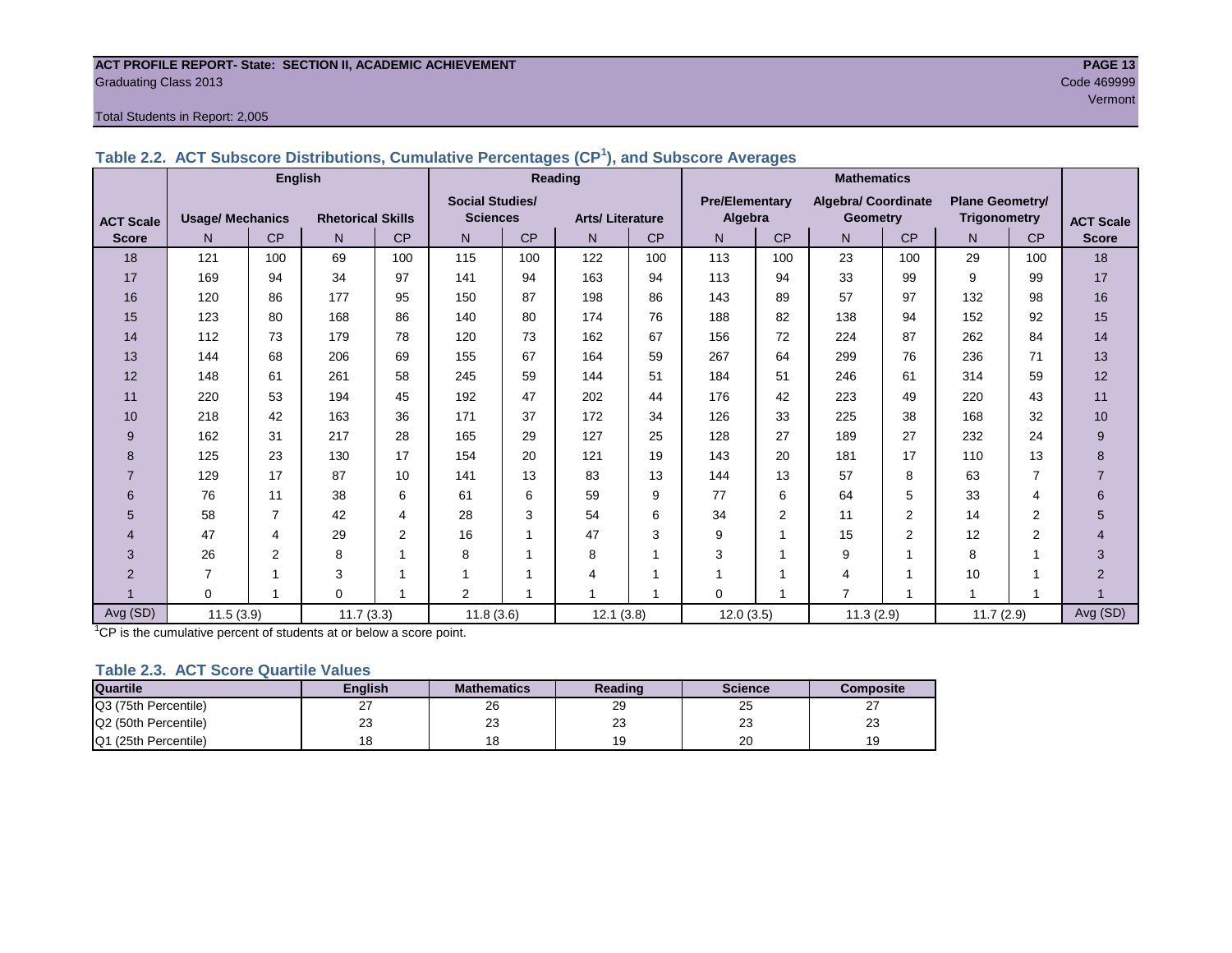Total Students in Report: 2,005

## **Table 2.4. Average ACT Composite Scores for Race/Ethnicity by Level of Preparation**

| <b>Student</b>  |                                 | <b>Number of Students</b> | <b>Percent Taking</b>     |                     | <b>Average ACT Composite Score</b> |
|-----------------|---------------------------------|---------------------------|---------------------------|---------------------|------------------------------------|
| Group           | <b>Race/Ethnicity</b>           | <b>Tested</b>             | Core or More <sup>1</sup> | <b>Core or More</b> | <b>Less Than Core</b>              |
|                 | <b>All Students</b>             | 2,005                     | 66                        | 23.6                | 22.1                               |
|                 | Black/African American          | 33                        | 58                        | 18.4                | 18.5                               |
|                 | American Indian/Alaska Native   | 5                         | 80                        | 20.0                | 15.0                               |
|                 | White                           | 1,645                     | 67                        | 23.7                | 22.2                               |
| <b>State</b>    | Hispanic/Latino                 | 51                        | 71                        | 23.1                | 21.2                               |
|                 | Asian                           | 91                        | 59                        | 23.4                | 21.9                               |
|                 | Native Hawaiian/Other Pac. Isl. | 0                         |                           |                     |                                    |
|                 | Two or more races               | 50                        | 74                        | 24.0                | 21.2                               |
|                 | Prefer not/No Response          | 130                       | 55                        | 24.8                | 23.5                               |
|                 | <b>All Students</b>             | 1,799,243                 | 74                        | 21.7                | 18.7                               |
|                 | Black/African American          | 239,598                   | 69                        | 17.5                | 15.6                               |
|                 | American Indian/Alaska Native   | 14,217                    | 62                        | 19.1                | 16.5                               |
|                 | White                           | 1,034,712                 | 76                        | 22.9                | 20.0                               |
| <b>National</b> | Hispanic/Latino                 | 259,741                   | 72                        | 19.5                | 17.2                               |
|                 | Asian                           | 71,677                    | 81                        | 24.1                | 21.5                               |
|                 | Native Hawaiian/Other Pac. Isl. | 4,772                     | 71                        | 20.5                | 17.5                               |
|                 | Two or more races               | 64,221                    | 74                        | 21.9                | 19.2                               |
|                 | Prefer not/No Response          | 110,305                   | 58                        | 22.4                | 18.4                               |

<sup>1</sup>"Core or More" results correspond to students taking four or more years of English AND three or more years each of math, social studies, and natural science.

## **Table 2.5. Average ACT Scores by Race/Ethnicity**

| <b>Student</b>  |                                 |                |                          |         |                |                  |
|-----------------|---------------------------------|----------------|--------------------------|---------|----------------|------------------|
| Group           | <b>Race/Ethnicity</b>           | <b>English</b> | <b>Mathematics</b>       | Reading | <b>Science</b> | <b>Composite</b> |
|                 | <b>All Students</b>             | 22.7           | 22.8                     | 23.4    | 22.6           | 23.0             |
|                 | Black/African American          | 17.2           | 18.4                     | 19.0    | 18.2           | 18.4             |
|                 | American Indian/Alaska Native   | 17.8           | 18.8                     | 18.8    | 19.8           | 19.0             |
|                 | <b>White</b>                    | 22.9           | 22.8                     | 23.7    | 22.7           | 23.1             |
| <b>State</b>    | Hispanic/Latino                 | 21.3           | 22.6                     | 22.7    | 22.4           | 22.4             |
|                 | Asian                           | 21.3           | 26.5                     | 20.5    | 22.5           | 22.8             |
|                 | Native Hawaiian/Other Pac. Isl. |                | $\overline{\phantom{a}}$ |         |                |                  |
|                 | Two or more races               | 23.4           | 22.9                     | 23.9    | 22.4           | 23.3             |
|                 | Prefer not/No Response          | 23.7           | 22.6                     | 23.9    | 23.2           | 23.5             |
|                 | <b>All Students</b>             | 20.2           | 20.9                     | 21.1    | 20.7           | 20.9             |
|                 | Black/African American          | 15.7           | 17.2                     | 17.0    | 16.9           | 16.9             |
|                 | American Indian/Alaska Native   | 16.6           | 18.2                     | 18.3    | 18.3           | 18.0             |
|                 | White                           | 21.8           | 21.9                     | 22.6    | 22.0           | 22.2             |
| <b>National</b> | Hispanic/Latino                 | 17.7           | 19.3                     | 18.9    | 18.8           | 18.8             |
|                 | Asian                           | 22.5           | 25.0                     | 22.9    | 23.1           | 23.5             |
|                 | Native Hawaiian/Other Pac. Isl. | 18.6           | 20.1                     | 19.5    | 19.5           | 19.5             |
|                 | Two or more races               | 20.6           | 20.9                     | 21.6    | 20.9           | 21.1             |
|                 | Prefer not/No Response          | 20.0           | 20.8                     | 21.0    | 20.5           | 20.7             |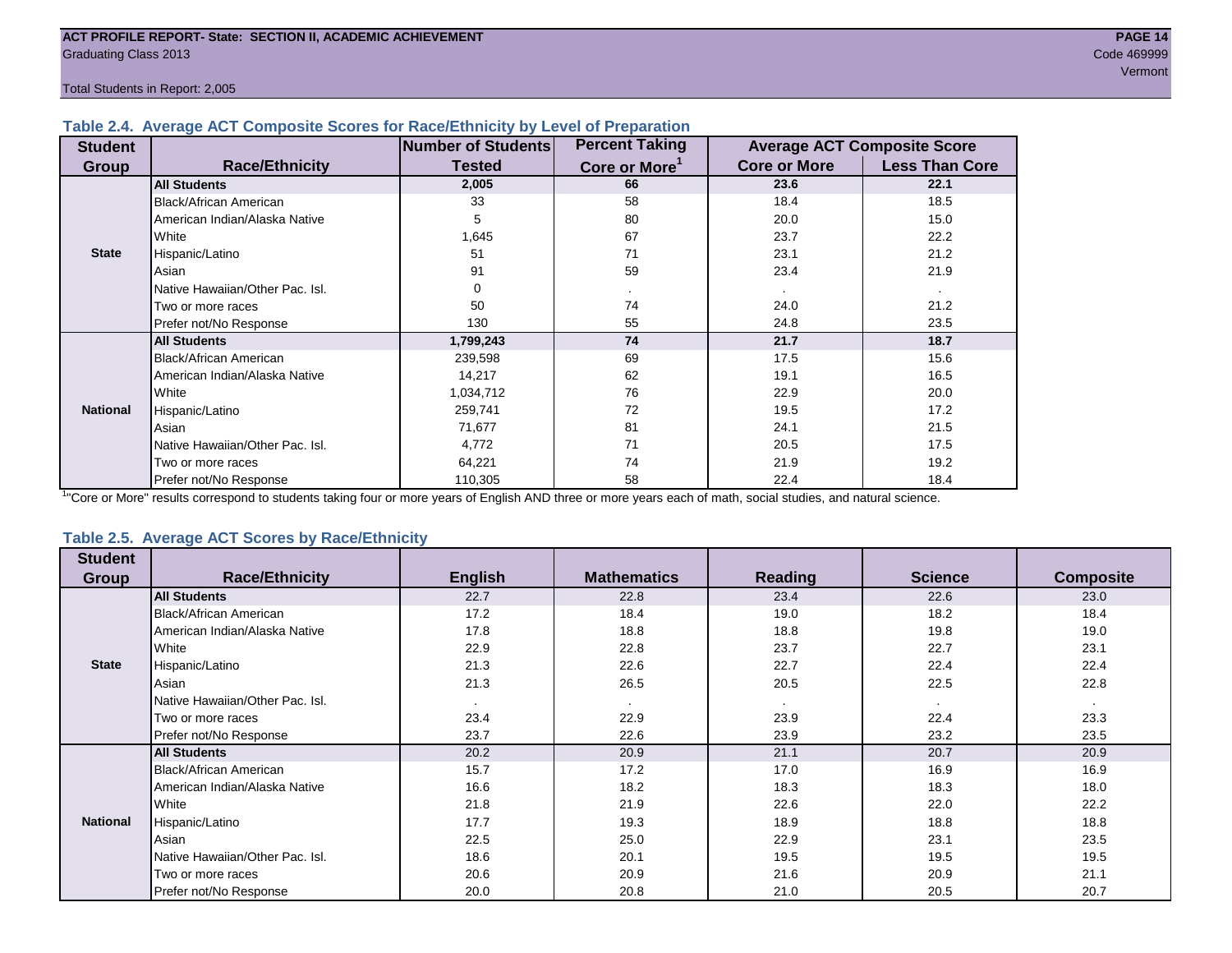## **ACT PROFILE REPORT- State: SECTION II, ACADEMIC ACHIEVEMENT PAGE 15** Graduating Class 2013 Code 469999

Total Students in Report: 2,005

| <b>Student</b>  | <b>CRS</b> |         | <b>English</b> |         | <b>Mathematics</b> |         | <b>Reading</b>  | <b>Science</b> |    |  |
|-----------------|------------|---------|----------------|---------|--------------------|---------|-----------------|----------------|----|--|
| Group           | Range      | N       | %              | N       | %                  | N       | $\frac{9}{6}$   | N              | %  |  |
|                 | 33 to 36   | 181     | 9              | 85      | 4                  | 199     | 10 <sup>°</sup> | 68             | 3  |  |
|                 | 28 to 32   | 301     | 15             | 247     | 12                 | 381     | 19              | 236            | 12 |  |
|                 | 24 to 27   | 404     | 20             | 641     | 32                 | 362     | 18              | 579            | 29 |  |
| <b>State</b>    | 20 to 23   | 498     | 25             | 407     | 20                 | 497     | 25              | 631            | 31 |  |
|                 | 16 to 19   | 341     | 17             | 463     | 23                 | 339     | 17              | 329            | 16 |  |
|                 | 13 to 15   | 163     | 8              | 154     | 8                  | 154     | 8               | 103            | 5  |  |
|                 | 01 to 12   | 117     | 6              | 8       |                    | 73      | 4               | 59             | 3  |  |
|                 | 33 to 36   | 81,846  | 5              | 51,648  | 3                  | 89,731  | 5               | 36,033         | 2  |  |
|                 | 28 to 32   | 175,672 | 10             | 156,561 | 9                  | 239,643 | 13              | 138,865        | 8  |  |
|                 | 24 to 27   | 291,095 | 16             | 385,102 | 21                 | 277,723 | 15              | 364,600        | 20 |  |
| <b>National</b> | 20 to 23   | 447,398 | 25             | 343,822 | 19                 | 424,936 | 24              | 542,531        | 30 |  |
|                 | 16 to 19   | 327,718 | 18             | 590,816 | 33                 | 384,706 | 21              | 413,107        | 23 |  |
|                 | 13 to 15   | 242.064 | 13             | 258,384 | 14                 | 240,069 | 13              | 183,840        | 10 |  |
|                 | 01 to 12   | 233,450 | 13             | 12,910  |                    | 142,435 | 8               | 120,267        |    |  |

## **Table 2.6. Percent of Students in College Readiness Standards (CRS) Score Ranges**

## **Table 2.7. Average ACT Scores by Gender**

| <b>Student Group</b> | <b>Gender</b> |         |         | <b>Average ACT Scores</b> |                    |         |         |           |  |  |  |
|----------------------|---------------|---------|---------|---------------------------|--------------------|---------|---------|-----------|--|--|--|
|                      |               | N       | Percent | English                   | <b>Mathematics</b> | Reading | Science | Composite |  |  |  |
|                      | Males         | 876     | 44      | 22.1                      | 23.5               | 23.0    | 23.1    | 23.0      |  |  |  |
| <b>State</b>         | Females       | 1,129   | 56      | 23.2                      | 22.3               | 23.8    | 22.3    | 23.0      |  |  |  |
|                      | Missing       |         | 0       |                           |                    |         |         |           |  |  |  |
|                      | Males         | 835,431 | 46      | 19.8                      | 21.4               | 20.9    | 21.2    | 20.9      |  |  |  |
| <b>National</b>      | Females       | 954,919 | 53      | 20.6                      | 20.5               | 21.4    | 20.4    | 20.9      |  |  |  |
|                      | Missing       | 8,893   | 0       | 16.1                      | 18.2               | 17.6    | 17.7    | 17.5      |  |  |  |

## **Table 2.8. Percent of Students Who Met College Readiness Benchmark Scores by Gender**

| <b>Student Group</b> | <b>Gender</b> |         | Met            |         |         |          |
|----------------------|---------------|---------|----------------|---------|---------|----------|
|                      |               | English | Mathematics    | Reading | Science | All Four |
| <b>State</b>         | Males         |         | 66             | 58      | 55      | 41       |
|                      | Females       | 80      | 57             | 60      | 46      | 37       |
| <b>National</b>      | Males         | 62      | 47             | 43      | 40      | 29       |
|                      | Females       | 67      | 4 <sup>1</sup> | 45      | 33      | 24       |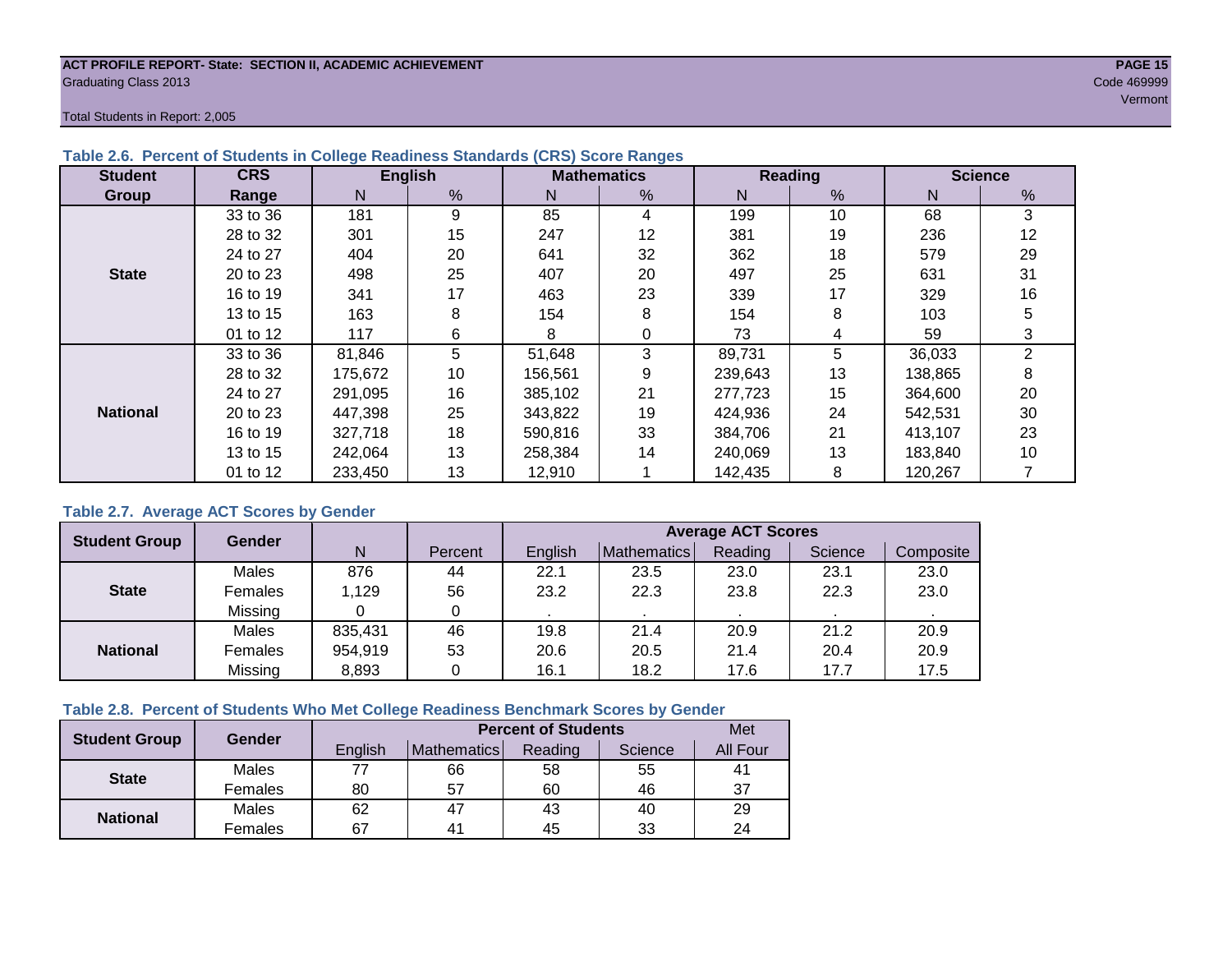### **ACT PROFILE REPORT- State: SECTION II, ACADEMIC ACHIEVEMENT PAGE 16** Graduating Class 2013 Code 469999

#### **Student Curriculum English Mathematics Reading Science Composite Group Taken<sup>1</sup> | III CRB** % | Avg | CRB % | Avg | CRB % | Avg | CRB % | CRB %<sup>4</sup> Avg Core or More<sup>2</sup> 1,318 | 84 | 23.5 | 66 | 23.5 | 64 | 24.0 | 53 | 23.2 | 42 | 23.6 Less than Core | 616 | 70 | 21.5 | 53 | 21.9 | 52 | 22.5 | 45 | 21.8 | 32 | 22.1 Missing<sup>3</sup> 71 | 58 | 19.3 | 32 | 19.1 | 41 | 20.8 | 31 | 19.9 | 23 | 19.9 Core or More | 1,322,739 | 71 | 21.2 | 50 | 250 | 22.0 | 42 | 21.5 | 31 | 21.7 Less than Core 396,592 48 17.8 27 18.9 30 19.0 22 18.8 14 18.7 Missing | 79,912 | 36 | 16.0 | 19 | 17.8 | 24 | 17.5 | 17 | 17.7 | 10 | 17.4 **N State National**

**Table 2.9. College Readiness Benchmark (CRB) Percent and Average ACT Scores by Overall High School Curriculum**

<sup>1</sup> "Curriculum Taken" reflects overall high school curriculum in this table.

 $^2$  "Core or More" results correspond to students taking four or more years of English AND three or more years each of math, social studies, and natural science.

 $3$  Zero years or no coursework information reported in one or more content areas.

 $4$  Composite CRB% results reflect students who met all four subject-area benchmarks.

| Table 2.10. College Readiness Benchmark (CRB) Percent and Average ACT Scores by Content-Specific Curriculum |
|-------------------------------------------------------------------------------------------------------------|
|-------------------------------------------------------------------------------------------------------------|

| <b>Student</b>  | Curriculum                    |          | <b>English</b> |      | <b>Mathematics</b> |       |      |          | <b>Reading</b> |      |          | <b>Science</b> |      |  |
|-----------------|-------------------------------|----------|----------------|------|--------------------|-------|------|----------|----------------|------|----------|----------------|------|--|
| Group           | $\mathsf{Taken}^{\mathsf{T}}$ |          | CRB %          | Avg  | N                  | CRB % | Avg  | N        | CRB %          | Avg  | N        | CRB %          | Avg  |  |
|                 | Core or More <sup>2</sup>     | ,873     | 80             | 23.0 | ,819               | 65    | 23.3 | ,430     | 61             | 23.7 | ,806     | 53             | 23.0 |  |
| <b>State</b>    | Less than Core                | 79       | 48             | 18.0 | 116                | 16    | 17.6 | 520      | 55             | 22.9 | 145      | 19             | 18.4 |  |
|                 | Missing <sup>3</sup>          | 53       | 70             | 21.0 | 70                 | 31    | 19.0 | 55       | 51             | 22.7 | 54       | 39             | 21.4 |  |
|                 | Core or More                  | .646,286 | 67             | 20.6 | 648,697            | 46    | 21.3 | ,554,990 | 46             | 21.5 | ,506,965 | 40             | 21.3 |  |
| <b>National</b> | Less than Core                | 84,048   | 36             | 15.9 | 77,906             |       | 16.3 | 171,617  | 32             | 19.1 | 218,267  |                | 18.0 |  |
|                 | Missing                       | 68,909   | 38             | 16.4 | 72,640             | 20    | 17.9 | 72,636   | 25             | 17.7 | 74,011   | 18             | 17.8 |  |

<sup>1</sup>"Curriculum Taken" reflects content-specific curriculum in this table.

<sup>2</sup> "Core or More" results correspond to students taking four or more years of English or three or more years of math, social studies, or natural science, respectively. For instance, Reading "Core or More" results correspond to students taking three or more years of social studies, regardless of courses taken in other content areas.

 $3$  Zero years or no coursework information reported in the specified content area.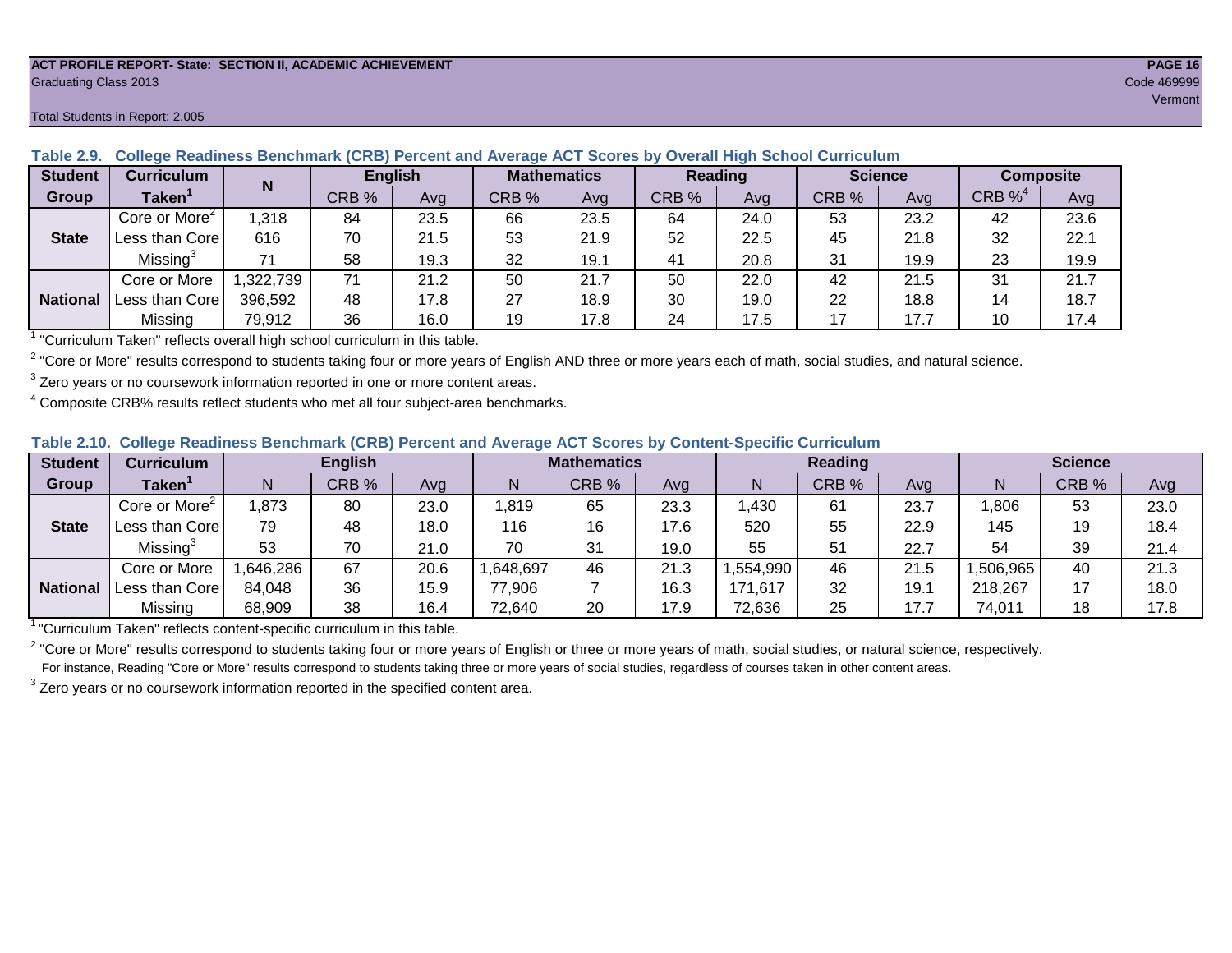Total Students in Report: 2,005

## Section III College Readiness and the Impact of Course Rigor

Beginning with the Graduating Class of 2013, all students whose scores are college reportable, both standard and extended time tests, are now included. Also beginning with the 2013 Graduating Class data, College Readiness Benchmarks for Reading and Science were updated to reflect the most recent college coursework research.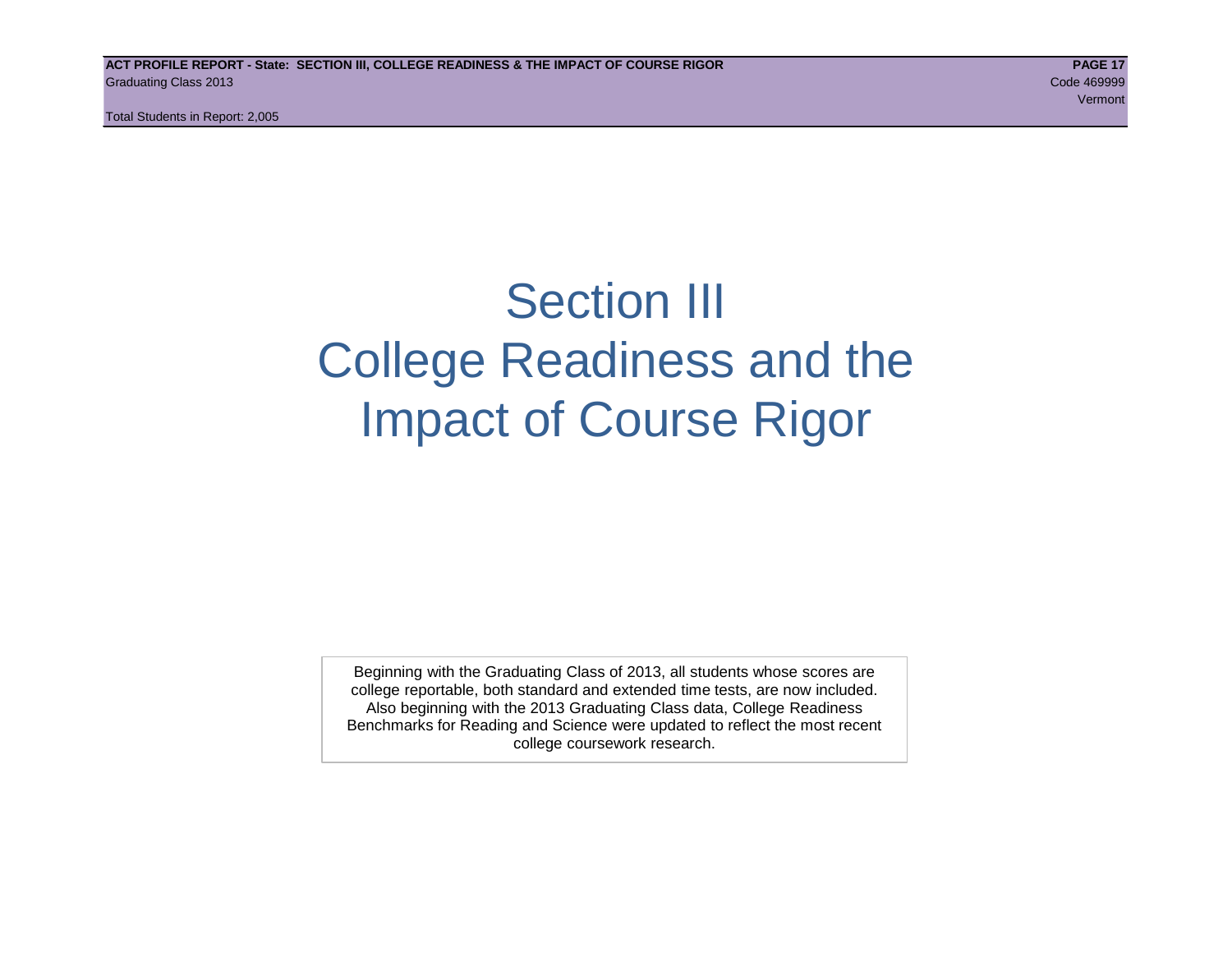## **ACT PROFILE REPORT - State: SECTION III, COLLEGE READINESS & THE IMPACT OF COURSE RIGOR PAGE 18** Graduating Class 2013 Code 469999

Total Students in Report: 2,005

## **Figure 3.1. Percent of Students Who Met ACT College Readiness Benchmark Scores by Race/Ethnicity: ENGLISH**



ACT English Benchmark Score = **18**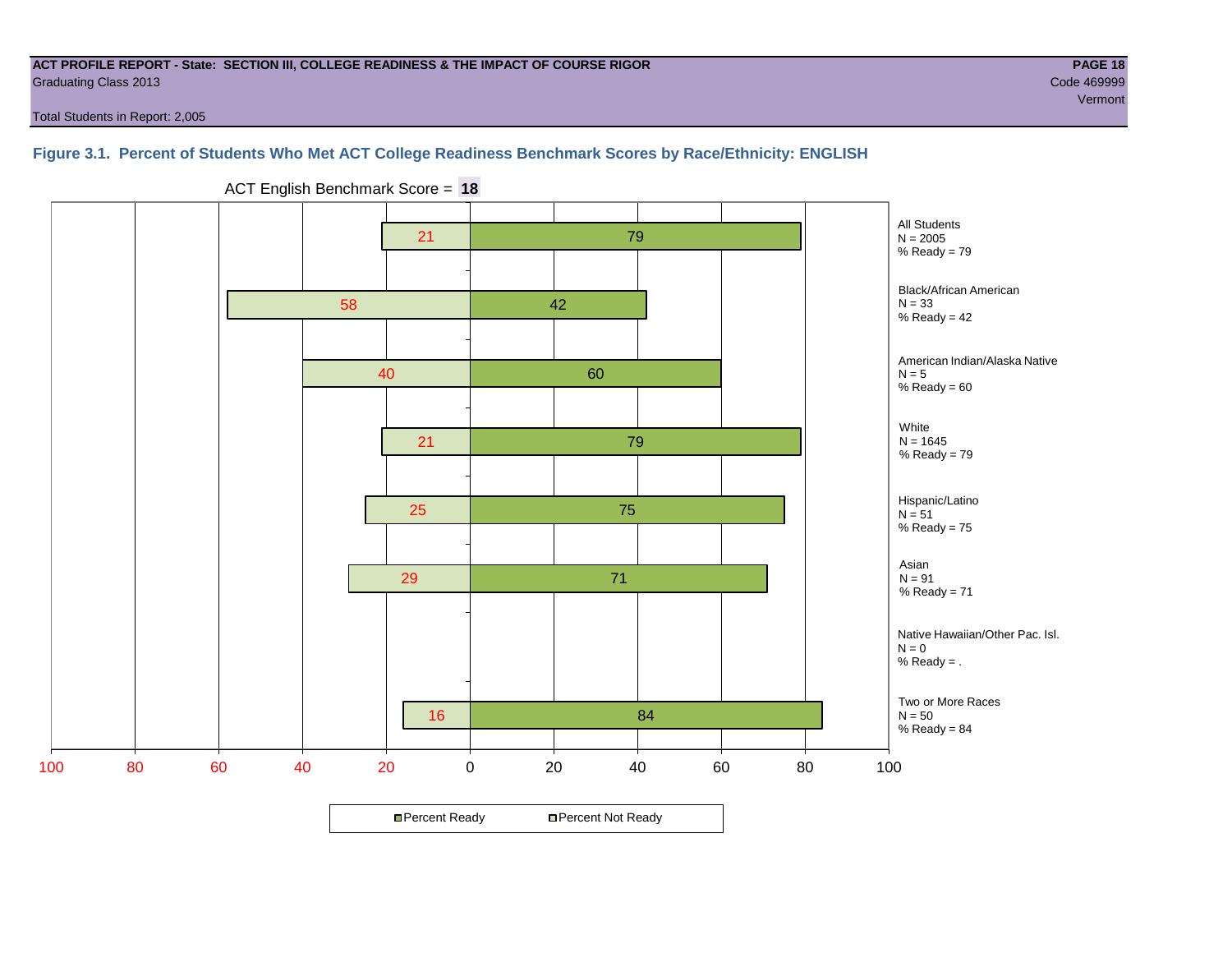## **ACT PROFILE REPORT - State: SECTION III, COLLEGE READINESS & THE IMPACT OF COURSE RIGOR PAGE 19** Graduating Class 2013 Code 469999

Total Students in Report: 2,005

## **Figure 3.2. Percent of Students Who Met ACT College Readiness Benchmark Scores by Race/Ethnicity: MATHEMATICS**



ACT Mathematics Benchmark Score = **22**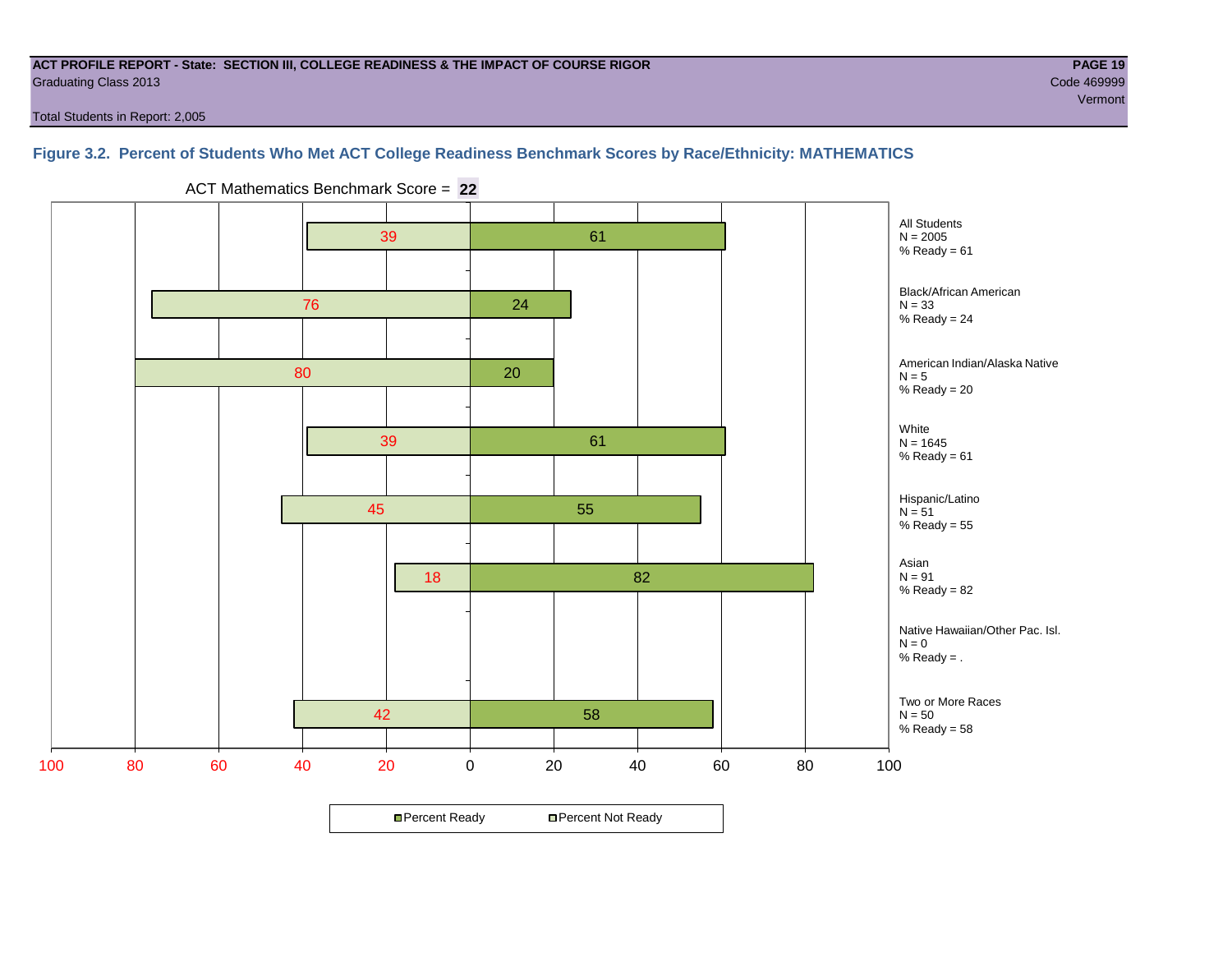## **ACT PROFILE REPORT - State: SECTION III, COLLEGE READINESS & THE IMPACT OF COURSE RIGOR PAGE 20** Graduating Class 2013 Code 469999

Total Students in Report: 2,005

## **Figure 3.3. Percent of Students Who Met ACT College Readiness Benchmark Scores by Race/Ethnicity: READING**



ACT Reading Benchmark Score = **22**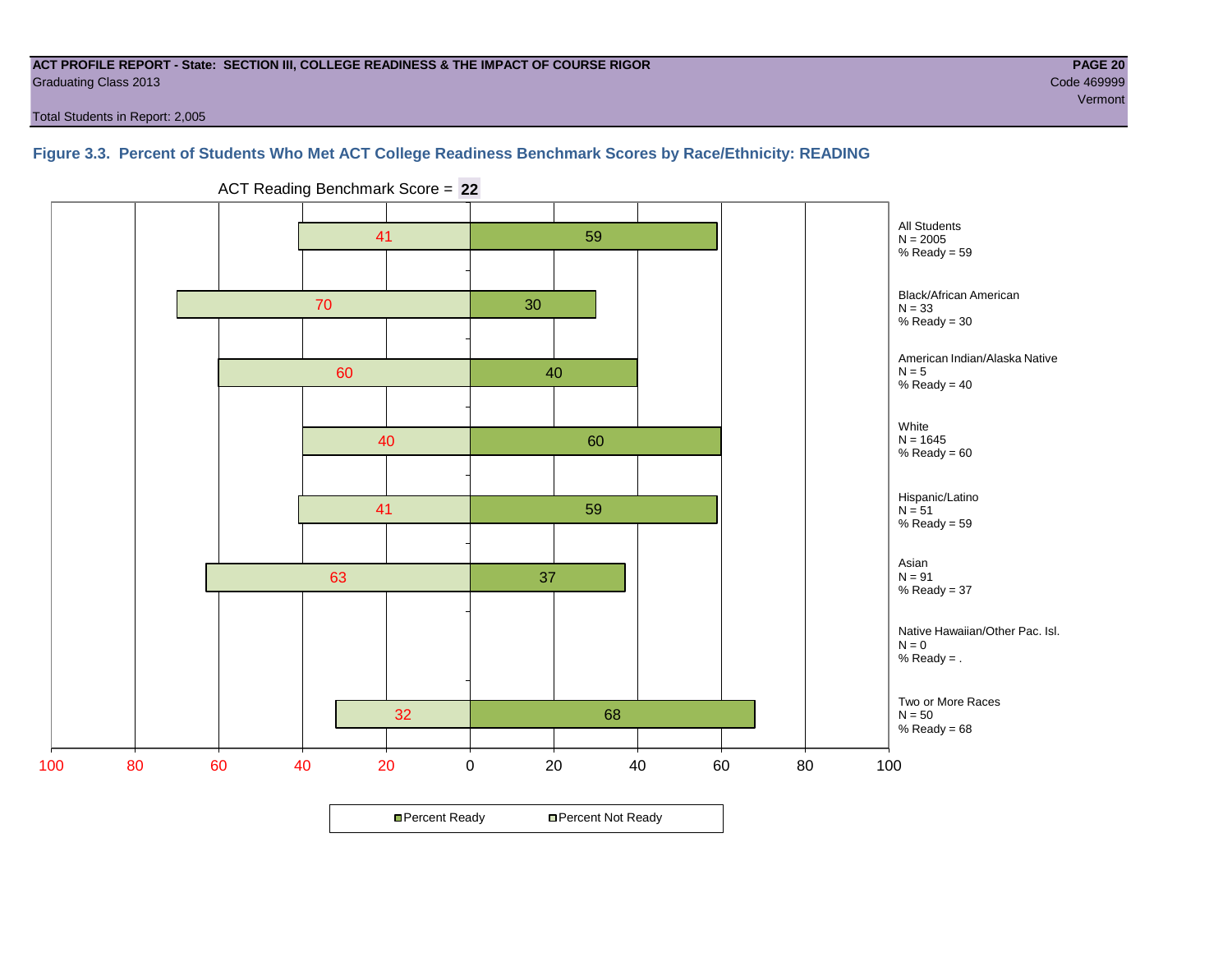## **ACT PROFILE REPORT - State: SECTION III, COLLEGE READINESS & THE IMPACT OF COURSE RIGOR PAGE 21** Graduating Class 2013 Code 469999

Total Students in Report: 2,005

## **Figure 3.4. Percent of Students Who Met ACT College Readiness Benchmark Scores by Race/Ethnicity: SCIENCE**

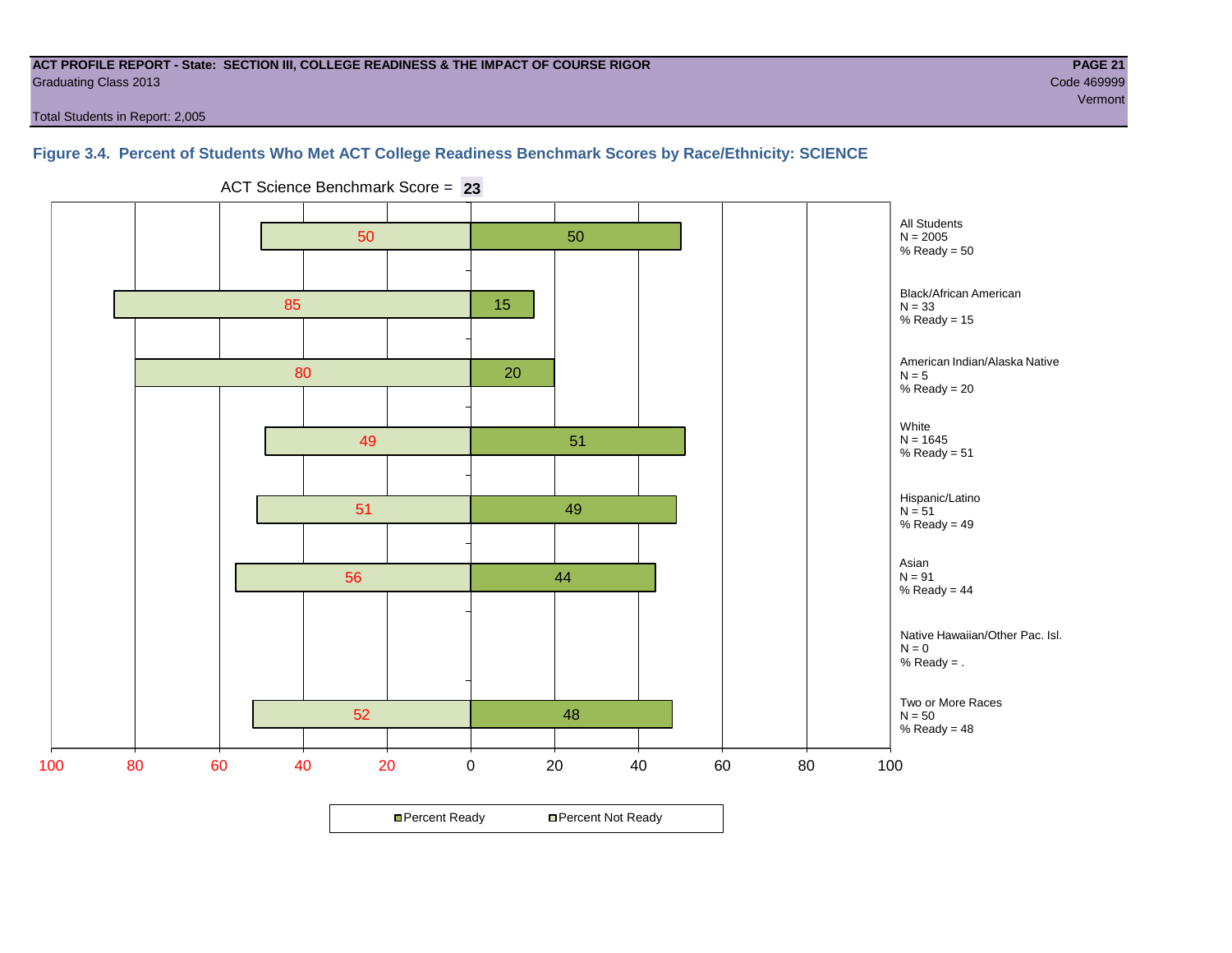## **ACT PROFILE REPORT - State: SECTION III, COLLEGE READINESS & THE IMPACT OF COURSE RIGOR PAGE 22** Graduating Class 2013 Code 469999

Total Students in Report: 2,005

**Figure 3.5. Percent of Students Who Met ACT College Readiness Benchmark Scores by Race/Ethnicity: ALL FOUR**

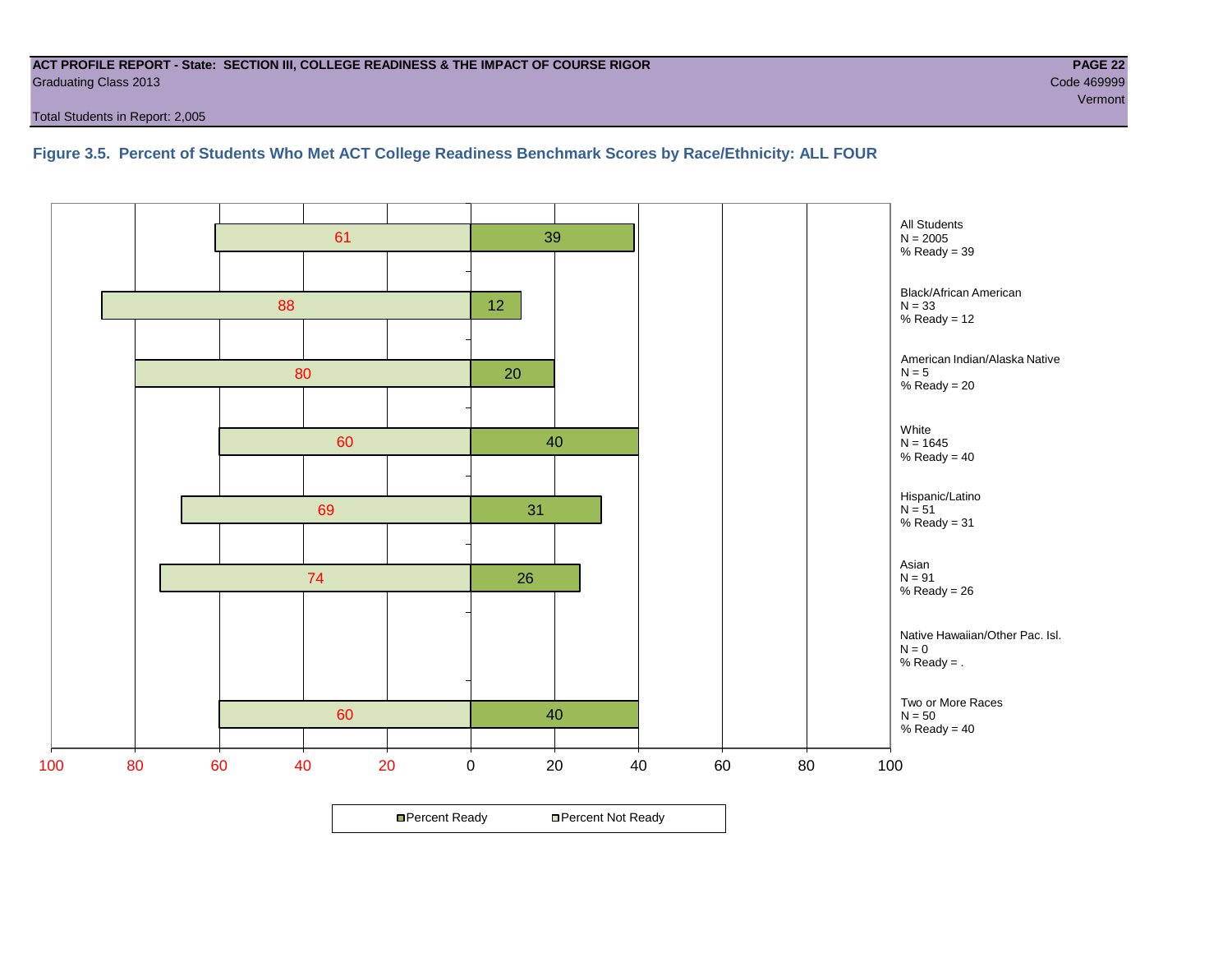## **ACT PROFILE REPORT - State: SECTION III, COLLEGE READINESS & THE IMPACT OF COURSE RIGOR PAGE 23** Graduating Class 2013 Code 469999

Total Students in Report: 2,005

**Table 3.1. Average ACT Scores and Average ACT Score Changes by Common Course Patterns**

| <b>Course Pattern</b>                            |                |                | <b>All Students</b> |                     |              |                | <b>Males</b> |                          |                |                | <b>Females</b> |                        |
|--------------------------------------------------|----------------|----------------|---------------------|---------------------|--------------|----------------|--------------|--------------------------|----------------|----------------|----------------|------------------------|
|                                                  |                |                | <b>ACT</b>          | <b>Course Value</b> |              |                | <b>ACT</b>   | <b>Course Value</b>      |                |                | <b>ACT</b>     | <b>Course Value</b>    |
| <b>ENGLISH COURSE PATTERN</b>                    | N <sub>1</sub> | Percent        | English             | Added <sup>®</sup>  | N            | Percent        | English      | Added <sup>1</sup>       | $\overline{N}$ | Percent        | English        | A d d e d <sup>1</sup> |
| Eng 9, Eng 10, Eng 11, Eng 12, & Other English   | 588            | 29             | 23.9                | 5.9                 | 209          | 24             | 22.8         | 6.1                      | 379            | 34             | 24.5           | 5.0                    |
| Eng 9, Eng 10, Eng 11, Eng 12                    | 1,285          | 64             | 22.5                | 4.5                 | 590          | 67             | 22.3         | 5.6                      | 695            | 62             | 22.7           | 3.2                    |
| Less than 4 years of English                     | 79             | 4              | 18.0                |                     | 42           | 5              | 16.7         | $\sim$                   | 37             | 3              | 19.5           |                        |
| Zero years / no English courses reported         | 53             | 3              | 21.0                |                     | 35           | $\overline{4}$ | 21.5         |                          | 18             | $\overline{2}$ | 20.1           |                        |
|                                                  |                |                | <b>ACT</b>          | <b>Course Value</b> |              |                | <b>ACT</b>   | <b>Course Value</b>      |                |                | <b>ACT</b>     | <b>Course Value</b>    |
| MATHEMATICS COURSE PATTERN                       | N.             | Percent        | Math                | Added               | $\mathsf{N}$ | Percent        | Math         | Added <sup>1</sup>       | N              | Percent        | Math           | A d d e d <sup>1</sup> |
| Alg 1, Alg 2, Geom, Trig, & Calc                 | 205            | 10             | 26.0                | 8.4                 | 75           | 9              | 26.4         | 8.2                      | 130            | 12             | 25.8           | 9.0                    |
| Alg 1, Alg 2, Geom, Trig, & Other Adv Math       | 184            | 9              | 22.3                | 4.7                 | 77           | 9              | 22.9         | 4.7                      | 107            | 9              | 21.8           | 5.0                    |
| Alg 1, Alg 2, Geom, & Trig                       | 132            | $\overline{7}$ | 20.3                | 2.7                 | 44           | 5              | 21.5         | 3.3                      | 88             | 8              | 19.7           | 2.9                    |
| Alg 1, Alg 2, Geom, & Other Adv Math             | 253            | 13             | 20.8                | 3.2                 | 75           | 9              | 20.9         | 2.7                      | 178            | 16             | 20.7           | 3.9                    |
| Other comb of 4 or more years of Math            | 771            | 38             | 25.5                | 7.9                 | 386          | 44             | 25.9         | 7.7                      | 385            | 34             | 25.0           | 8.2                    |
| Alg 1, Alg 2, & Geom                             | 173            | 9              | 18.2                | 0.6                 | 69           | 8              | 18.2         | 0.0                      | 104            | 9              | 18.2           | 1.4                    |
| Other comb of 3 or 3.5 years of Math             | 101            | 5              | 22.4                | 4.8                 | 43           | 5              | 23.5         | 5.3                      | 58             | 5              | 21.6           | 4.8                    |
| Less than 3 years of Math                        | 116            | 6              | 17.6                |                     | 64           | $\overline{7}$ | 18.2         | $\blacksquare$           | 52             | 5              | 16.8           |                        |
| Zero years / no Math courses reported            | 70             | 3              | 19.0                |                     | 43           | 5              | 20.1         | $\blacksquare$           | 27             | $\overline{2}$ | 17.2           |                        |
|                                                  |                |                | <b>ACT</b>          | <b>Course Value</b> |              |                | <b>ACT</b>   | <b>Course Value</b>      |                |                | <b>ACT</b>     | <b>Course Value</b>    |
| <b>SOCIAL SCIENCE COURSE PATTERN</b>             | N <sub>1</sub> | Percent        | Reading             | Added <sup>1</sup>  | N            | Percent        | Reading      | Added <sup>1</sup>       | N              | Percent        | Reading        | $A dded^1$             |
| US Hist, World Hist, Am Gov, & Other Hist        | 148            | $\overline{7}$ | 24.7                | 1.8                 | 69           | 8              | 23.2         | 1.3                      | 79             | $\overline{7}$ | 25.9           | 2.2                    |
| Other comb of 4 or more years Social Science     | 575            | 29             | 23.7                | 0.8                 | 266          | 30             | 23.6         | 1.7                      | 309            | 27             | 23.7           | 0.0                    |
| US Hist, World Hist, & Am Gov                    | 113            | 6              | 23.2                | 0.3                 | 32           | $\overline{4}$ | 21.3         | $-0.6$                   | 81             | $\overline{7}$ | 24.0           | 0.3                    |
| Other comb of 3 or 3.5 years of Social Science   | 594            | 30             | 23.5                | 0.6                 | 239          | 27             | 23.4         | 1.5                      | 355            | 31             | 23.6           | $-0.1$                 |
| Less than 3 years of Social Science              | 520            | 26             | 22.9                |                     | 234          | 27             | 21.9         | $\overline{\phantom{a}}$ | 286            | 25             | 23.7           |                        |
| Zero years / no Social Science courses reported  | 55             | 3              | 22.7                |                     | 36           | $\overline{4}$ | 23.5         | $\sim$                   | 19             | $\overline{2}$ | 21.1           |                        |
|                                                  |                |                | <b>ACT</b>          | <b>Course Value</b> |              |                | <b>ACT</b>   | Course Value             |                |                | <b>ACT</b>     | <b>Course Value</b>    |
| NATURAL SCIENCE COURSE PATTERN                   | N.             | Percent        | Science             | Added               | $\mathsf{N}$ | Percent        | Science      | Added <sup>1</sup>       | N              | Percent        | Science        | A d d e d <sup>1</sup> |
| Gen Sci <sup>2</sup> , Bio, Chem, & Phys         | 1,146          | 57             | 23.6                | 5.2                 | 533          | 61             | 24.3         | 6.9                      | 613            | 54             | 22.9           | 3.6                    |
| Bio, Chem, Phys                                  | 214            | 11             | 23.6                | 5.2                 | 89           | 10             | 24.0         | 6.6                      | 125            | 11             | 23.3           | 4.0                    |
| Gen Sci <sup>2</sup> , Bio, Chem                 | 387            | 19             | 21.5                | 3.1                 | 110          | 13             | 21.5         | 4.1                      | 277            | 25             | 21.5           | 2.2                    |
| Other comb of 3 years of Natural Science         | 59             | 3              | 20.2                | 1.8                 | 35           | $\overline{4}$ | 19.7         | 2.3                      | 24             | $\mathbf 2$    | 20.8           | 1.5                    |
| Less than 3 years of Natural Science             | 145            |                | 18.4                |                     | 73           | 8              | 17.4         |                          | 72             | 6              | 19.3           |                        |
| Zero years / no Natural Science courses reported | 54             | 3              | 21.4                |                     | 36           | $\overline{4}$ | 22.4         | $\sim$                   | 18             | $\overline{2}$ | 19.3           |                        |

<sup>1</sup>Course value added is defined as the average ACT score change compared to course sequences in which students took

less than four years of English or less than three years of Mathematics, Social Science or Natural Science.

<sup>2</sup>Includes General, Physical and Earth Sciences.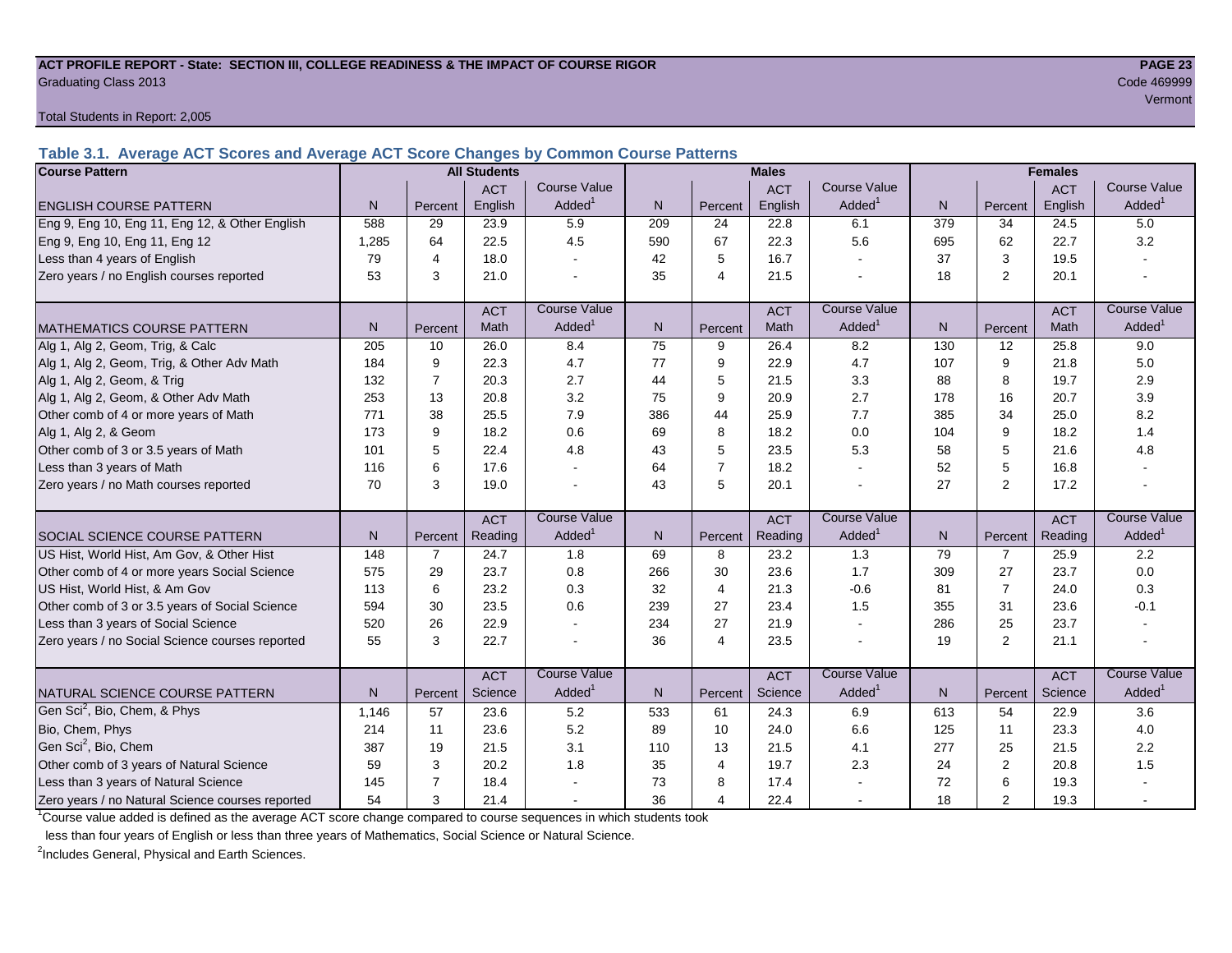## ACT PROFILE REPORT - State: SECTION III, COLLEGE READINESS & THE IMPACT OF COURSE RIGOR **PAGE 24 Graduating Class 2013** Code 469999 Code 469999

Vermont

Total Students in Report: 2,005

## **Table 3.2. College Readiness Percents by Common Course Patterns**

| <b>Course Pattern</b>                            |              |                       | <b>State</b> |                  |              | <b>National</b>       |         |                  |  |  |
|--------------------------------------------------|--------------|-----------------------|--------------|------------------|--------------|-----------------------|---------|------------------|--|--|
|                                                  |              | <b>Percent Taking</b> | Avg ACT      | Percent Who Met  |              | <b>Percent Taking</b> | Avg ACT | Percent Who Met  |  |  |
| <b>ENGLISH COURSE PATTERN</b>                    | $\mathsf{N}$ | Pattern               | English      | <b>Benchmark</b> | N            | Pattern               | English | <b>Benchmark</b> |  |  |
| Eng 9, Eng 10, Eng 11, Eng 12, & Other English   | 588          | 29                    | 23.9         | 84               | 380,375      | 21                    | 21.6    | 73               |  |  |
| Eng 9, Eng 10, Eng 11, Eng 12                    | 1,285        | 64                    | 22.5         | 78               | 1,265,911    | 70                    | 20.3    | 65               |  |  |
| Less than 4 years of English                     | 79           | $\overline{4}$        | 18.0         | 48               | 84,048       | 5                     | 15.9    | 36               |  |  |
| Zero years / no English courses reported         | 53           | 3                     | 21.0         | 70               | 68,909       | $\overline{4}$        | 16.4    | 38               |  |  |
|                                                  |              |                       |              |                  |              |                       |         |                  |  |  |
|                                                  |              | <b>Percent Taking</b> | Avg ACT      | Percent Who Met  |              | <b>Percent Taking</b> | Avg ACT | Percent Who Met  |  |  |
| <b>MATHEMATICS COURSE PATTERN</b>                | $\mathsf{N}$ | Pattern               | Math         | <b>Benchmark</b> | $\mathsf{N}$ | Pattern               | Math    | Benchmark        |  |  |
| Alg 1, Alg 2, Geom, Trig, & Calc                 | 205          | 10                    | 26.0         | 89               | 113,999      | 6                     | 23.8    | 68               |  |  |
| Alg 1, Alg 2, Geom, Trig, & Other Adv Math       | 184          | 9                     | 22.3         | 60               | 155,095      | 9                     | 21.9    | 56               |  |  |
| Alg 1, Alg 2, Geom, & Trig                       | 132          | $\overline{7}$        | 20.3         | 43               | 119,993      | 7                     | 19.4    | 32               |  |  |
| Alg 1, Alg 2, Geom, & Other Adv Math             | 253          | 13                    | 20.8         | 43               | 336,291      | 19                    | 19.6    | 32               |  |  |
| Other comb of 4 or more years of Math            | 771          | 38                    | 25.5         | 81               | 610,720      | 34                    | 23.6    | 65               |  |  |
| Alg 1, Alg 2, & Geom                             | 173          | 9                     | 18.2         | 19               | 223,733      | 12                    | 17.2    | 11               |  |  |
| Other comb of 3 or 3.5 years of Math             | 101          | 5                     | 22.4         | 59               | 88,866       | 5                     | 19.7    | 34               |  |  |
| Less than 3 years of Math                        | 116          | 6                     | 17.6         | 16               | 77,906       | 4                     | 16.3    | $\overline{7}$   |  |  |
| Zero years / no Math courses reported            | 70           | 3                     | 19.0         | 31               | 72,640       | 4                     | 17.9    | 20               |  |  |
|                                                  |              |                       |              |                  |              |                       |         |                  |  |  |
|                                                  |              | <b>Percent Taking</b> | Avg ACT      | Percent Who Met  |              | <b>Percent Taking</b> | Avg ACT | Percent Who Met  |  |  |
| <b>SOCIAL SCIENCE COURSE PATTERN</b>             | N            | Pattern               | Reading      | <b>Benchmark</b> | N            | Pattern               | Reading | <b>Benchmark</b> |  |  |
| US Hist, World Hist, Am Gov, & Other Hist        | 148          | $\overline{7}$        | 24.7         | 67               | 50,989       | 3                     | 22.2    | 51               |  |  |
| Other comb of 4 or more years Social Science     | 575          | 29                    | 23.7         | 60               | 908,394      | 50                    | 22.0    | 50               |  |  |
| US Hist, World Hist, & Am Gov                    | 113          | 6                     | 23.2         | 59               | 106,021      | 6                     | 19.5    | 34               |  |  |
| Other comb of 3 or 3.5 years of Social Science   | 594          | 30                    | 23.5         | 61               | 489.586      | 27                    | 21.0    | 43               |  |  |
| Less than 3 years of Social Science              | 520          | 26                    | 22.9         | 55               | 171,617      | 10                    | 19.1    | 32               |  |  |
| Zero years / no Social Science courses reported  | 55           | 3                     | 22.7         | 51               | 72,636       | 4                     | 17.7    | 25               |  |  |
|                                                  |              |                       |              |                  |              |                       |         |                  |  |  |
|                                                  |              | <b>Percent Taking</b> | Avg ACT      | Percent Who Met  |              | Percent Taking        | Avg ACT | Percent Who Met  |  |  |
| NATURAL SCIENCE COURSE PATTERN                   | N            | Pattern               | Science      | <b>Benchmark</b> | N            | Pattern               | Science | <b>Benchmark</b> |  |  |
| Gen Sci <sup>1</sup> , Bio, Chem, & Phys         | 1,146        | 57                    | 23.6         | 58               | 767,293      | 43                    | 21.9    | 46               |  |  |
| Bio, Chem, Phys                                  | 214          | 11                    | 23.6         | 59               | 183,685      | 10                    | 23.0    | 54               |  |  |
| Gen Sci <sup>1</sup> , Bio, Chem                 | 387          | 19                    | 21.5         | 39               | 504,165      | 28                    | 19.9    | 28               |  |  |
| Other comb of 3 years of Natural Science         | 59           | 3                     | 20.2         | 29               | 51,822       | 3                     | 19.1    | 25               |  |  |
| Less than 3 years of Natural Science             | 145          | 7                     | 18.4         | 19               | 218,267      | 12                    | 18.0    | 17               |  |  |
| Zero years / no Natural Science courses reported | 54           | 3                     | 21.4         | 39               | 74,011       | 4                     | 17.8    | 18               |  |  |

<sup>1</sup>Includes General, Physical and Earth Sciences.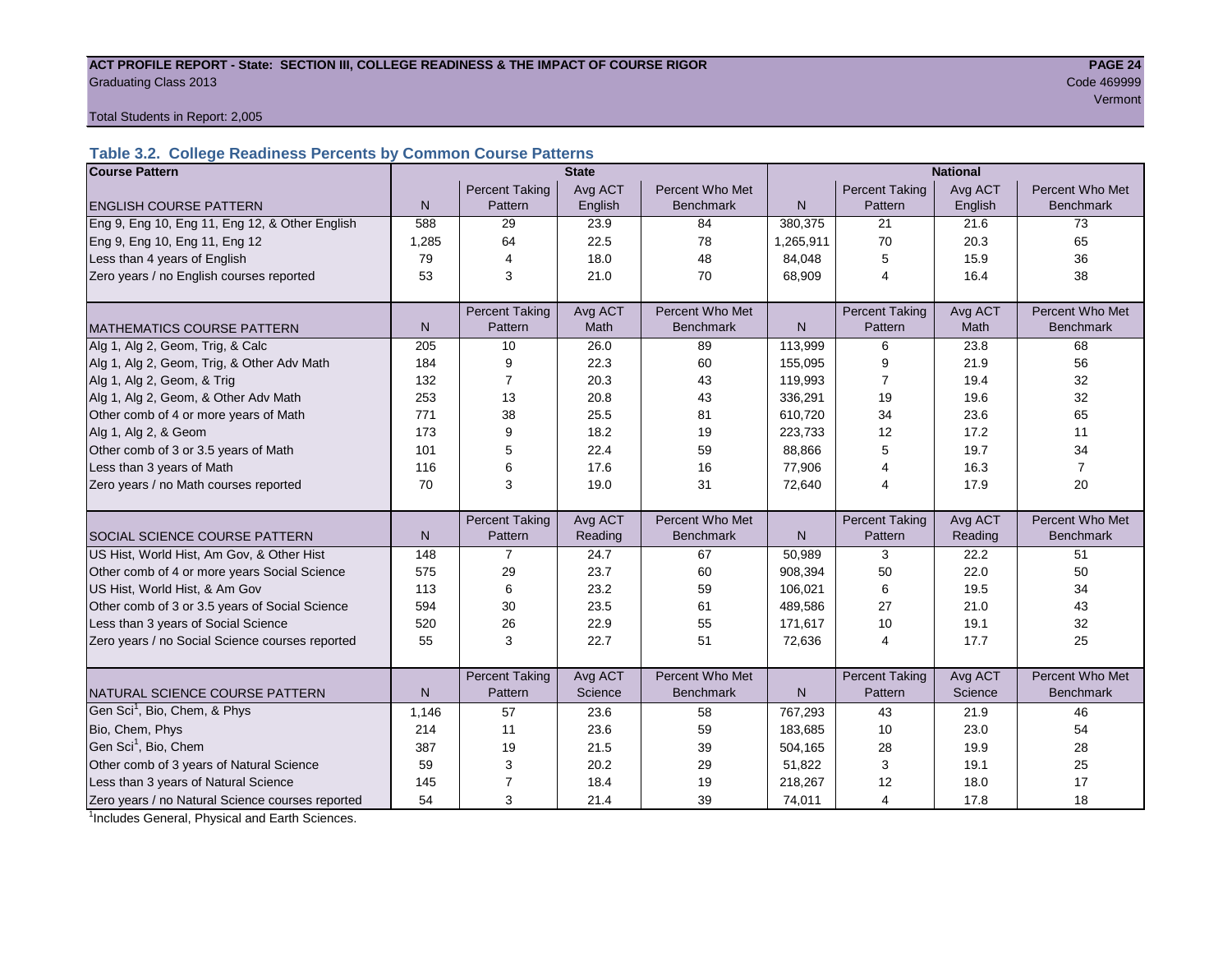Total Students in Report: 2,005

## Section IV Career and Educational Aspirations

Beginning with the Graduating Class of 2013, all students whose scores are college reportable, both standard and extended time tests, are now included. Also beginning with the 2013 Graduating Class data, College Readiness Benchmarks for Reading and Science were updated to reflect the most recent college coursework research.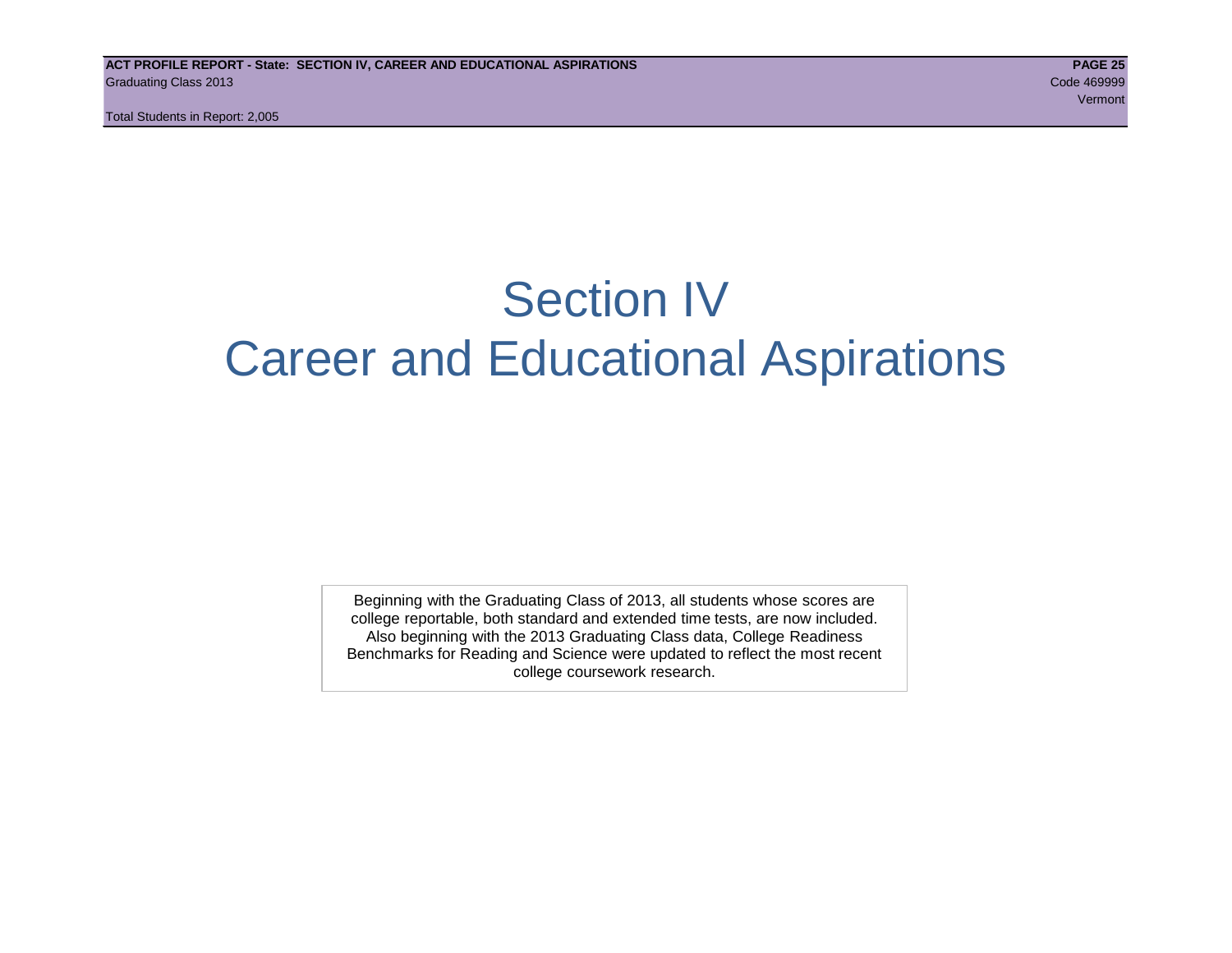## **ACT PROFILE REPORT - State: SECTION IV, CAREER AND EDUCATIONAL ASPIRATIONS PAGE 26** Graduating Class 2013 Code 469999

## Vermont

## Total Students in Report: 2,005

**Table 4.1. Distribution of Planned Educational Majors for All Students by College Plans**

|                                              |                | <b>All Students</b>  |         |                | Plan on 2 Years or Less of College |         | Plan on 4 Years or More of College |                      |         |  |
|----------------------------------------------|----------------|----------------------|---------|----------------|------------------------------------|---------|------------------------------------|----------------------|---------|--|
|                                              |                |                      | Avg ACT |                |                                    | Avg ACT |                                    |                      | Avg ACT |  |
| <b>Planned Educational Major</b>             | N <sup>1</sup> | Percent <sup>2</sup> | Comp    | N <sub>1</sub> | Percent <sup>2</sup>               | Comp    | N                                  | Percent <sup>2</sup> | Comp    |  |
| Agriculture & Natural Resources Conservation | 41             | 2                    | 21.3    | 5              | 9                                  | 19.0    | 32                                 | 2                    | 22.2    |  |
| Architecture                                 | 32             | $\overline{2}$       | 22.2    |                | 2                                  | 15.0    | 29                                 | 2                    | 22.6    |  |
| Area, Ethnic, & Multidisciplinary Studies    | 12             |                      | 24.5    |                | $\overline{2}$                     | 15.0    | 8                                  | 0                    | 25.9    |  |
| Arts: Visual & Performing                    | 122            | 6                    | 22.0    | 2              |                                    | 16.5    | 106                                |                      | 22.0    |  |
| <b>Business</b>                              | 180            | 9                    | 21.8    | 9              | 16                                 | 18.1    | 155                                | 10                   | 21.9    |  |
| Communications                               | 34             | 2                    | 21.9    |                | 2                                  | 21.0    | 30                                 | 2                    | 21.8    |  |
| Community, Family, & Personal Services       | 30             |                      | 20.3    |                | 2                                  | 15.0    | 26                                 | $\mathfrak{p}$       | 20.6    |  |
| Computer Science & Mathematics               | 55             | 3                    | 24.9    |                | 2                                  | 21.0    | 50                                 | 3                    | 24.9    |  |
| Education                                    | 86             | 4                    | 21.2    | $\Omega$       | $\Omega$                           |         | 76                                 | 5                    | 21.4    |  |
| Engineering                                  | 154            | 8                    | 25.0    | 3              | 5                                  | 17.3    | 131                                | 8                    | 25.1    |  |
| Engineering Technology & Drafting            | 23             | 1                    | 21.4    | 3              | 5                                  | 15.7    | 18                                 |                      | 22.4    |  |
| English & Foreign Languages                  | 43             | 2                    | 26.0    | $\Omega$       | $\Omega$                           |         | 38                                 | 2                    | 25.4    |  |
| <b>Health Administration &amp; Assisting</b> | 27             |                      | 19.0    |                | 2                                  | 14.0    | 23                                 |                      | 19.0    |  |
| Health Sciences & Technologies               | 272            | 14                   | 22.5    |                | 12                                 | 17.1    | 243                                | 15                   | 22.7    |  |
| Philosophy, Religion, & Theology             | 10             | 0                    | 21.4    | 3              | 5                                  | 18.7    | 6                                  | 0                    | 23.2    |  |
| Repair, Production, & Construction           | 15             | 1                    | 17.2    | 9              | 16                                 | 17.1    | 5                                  | $\Omega$             | 15.2    |  |
| Sciences: Biological & Physical              | 191            | 10                   | 25.2    | $\Omega$       | $\Omega$                           | $\cdot$ | 173                                | 11                   | 25.2    |  |
| Social Sciences & Law                        | 166            | 8                    | 23.6    | $\Omega$       | $\Omega$                           |         | 148                                | 9                    | 23.9    |  |
| Undecided                                    | 445            | 22                   | 23.7    | 6              | 11                                 | 15.2    | 314                                | 19                   | 24.1    |  |
| No Response                                  | 64             | 3                    | 19.3    | $\overline{2}$ | Δ                                  | 15.5    | 11                                 |                      | 20.9    |  |

1 2-Year and 4-Year "N" counts do not reflect "Missing" and "Other" college plans, therefore they may not add up to the N count for All Students.

<sup>2</sup> Percent of students tested within College Plan groups (All Students, 2-Year, 4-Year).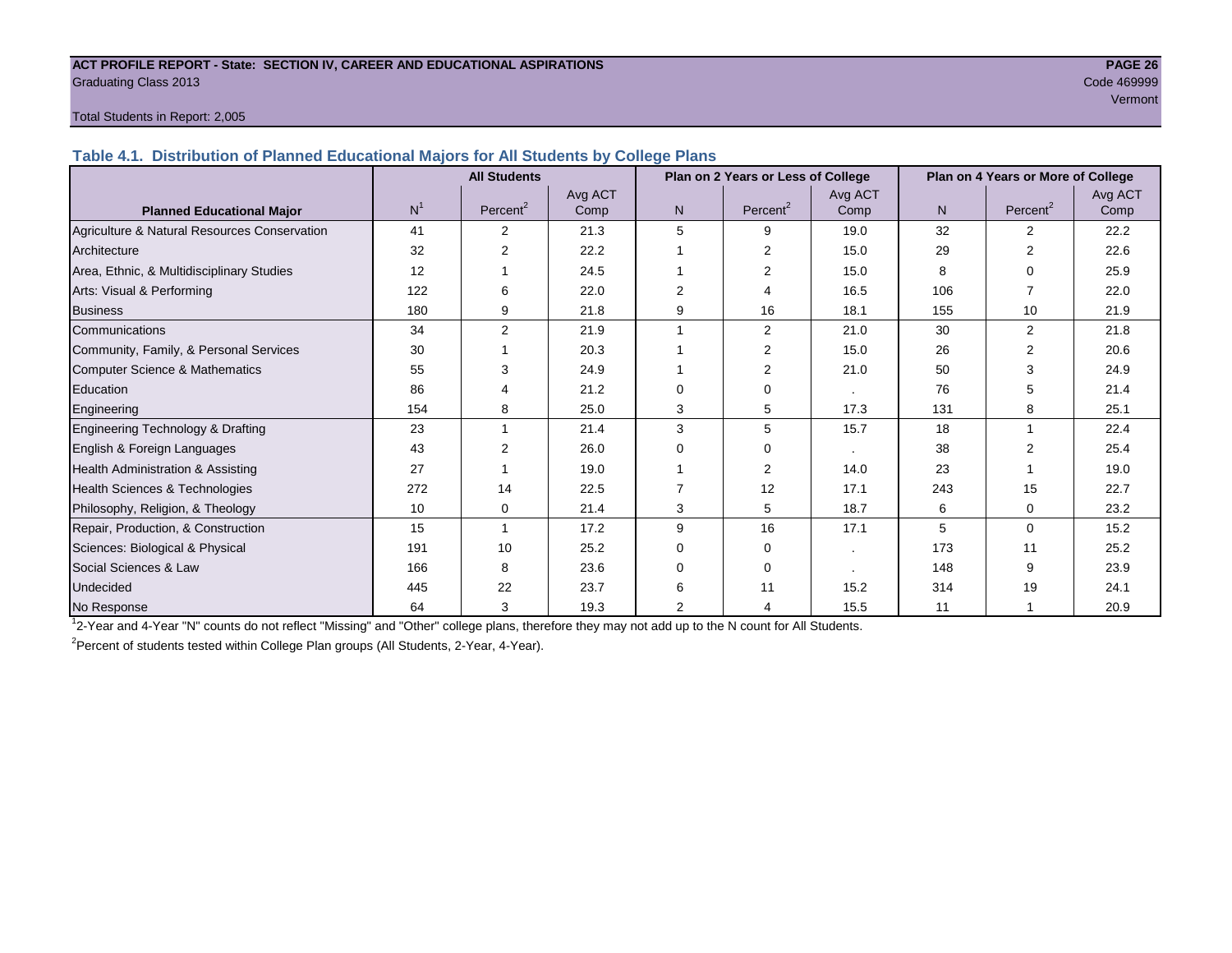## **ACT PROFILE REPORT - State: SECTION IV, CAREER AND EDUCATIONAL ASPIRATIONS PAGE 27** Graduating Class 2013 Code 469999

## Total Students in Report: 2,005

## **Table 4.2. Average ACT Composite Scores for Racial/Ethnic Groups by Post-Secondary Educational Aspirations**

| <b>Educational Degree</b> |     | <b>All Racial/Ethnic Groups</b><br><b>Combined</b> | <b>Black/African American</b> |         | American Indian/ Alaska Native |         | White |         | Hispanic/Latino |         |
|---------------------------|-----|----------------------------------------------------|-------------------------------|---------|--------------------------------|---------|-------|---------|-----------------|---------|
| <b>Aspirations</b>        | N.  | Average                                            | N.                            | Average | N                              | Average | Ν     | Average | N               | Average |
| Voc-Tech                  | 19  | 16.9                                               |                               |         |                                |         | 16    | 17.3    |                 | 14.0    |
| 2-yr College Degree       | 38  | 17.0                                               |                               | 18.0    |                                |         | 36    | 17.1    |                 |         |
| <b>Bachelors Degree</b>   | 814 | 21.2                                               | 12                            | 16.3    |                                | 19.3    | 701   | 21.3    |                 | 21.0    |
| <b>Graduate Study</b>     | 441 | 25.3                                               |                               | 19.6    |                                |         | 363   | 25.6    | 12              | 22.9    |
| Prof. Level Degree        | 368 | 25.7                                               |                               | 18.7    |                                | 18.0    | 293   | 26.0    |                 | 24.0    |
| Other                     | 31  | 19.0                                               |                               |         |                                |         | 24    | 18.5    |                 |         |
| No Response               | 294 | 22.8                                               |                               | 20.8    |                                |         | 212   | 22.9    |                 | 22.5    |

| <b>Educational Degree</b> | <b>All Racial/Ethnic Groups</b><br><b>Combined</b> |         | Asian |         | <b>Native Hawaiian/</b><br><b>Other Pacific Islander</b> |         | Two or more races |         | Prefer not to respond/<br><b>No Response</b> |         |  |
|---------------------------|----------------------------------------------------|---------|-------|---------|----------------------------------------------------------|---------|-------------------|---------|----------------------------------------------|---------|--|
| <b>Aspirations</b>        | N.                                                 | Average | N     | Average | N                                                        | Average | N                 | Average | N                                            | Average |  |
| Voc-Tech                  | 19                                                 | 16.9    |       | 16.0    |                                                          |         |                   |         |                                              |         |  |
| 2-yr College Degree       | 38                                                 | 17.0    |       |         |                                                          |         |                   |         |                                              | 13.0    |  |
| <b>Bachelors Degree</b>   | 814                                                | 21.2    | 21    | 18.8    |                                                          |         | 23                | 21.2    | 36                                           | 23.0    |  |
| <b>Graduate Study</b>     | 441                                                | 25.3    | 25    | 23.0    |                                                          |         |                   | 25.5    |                                              | 26.3    |  |
| Prof. Level Degree        | 368                                                | 25.7    | 24    | 25.9    |                                                          |         |                   | 25.4    | 19                                           | 26.6    |  |
| Other                     | 31                                                 | 19.0    |       | 18.0    |                                                          |         |                   | 21.0    |                                              | 21.5    |  |
| No Response               | 294                                                | 22.8    |       | 24.5    |                                                          |         |                   | 22.5    | 53                                           | 22.3    |  |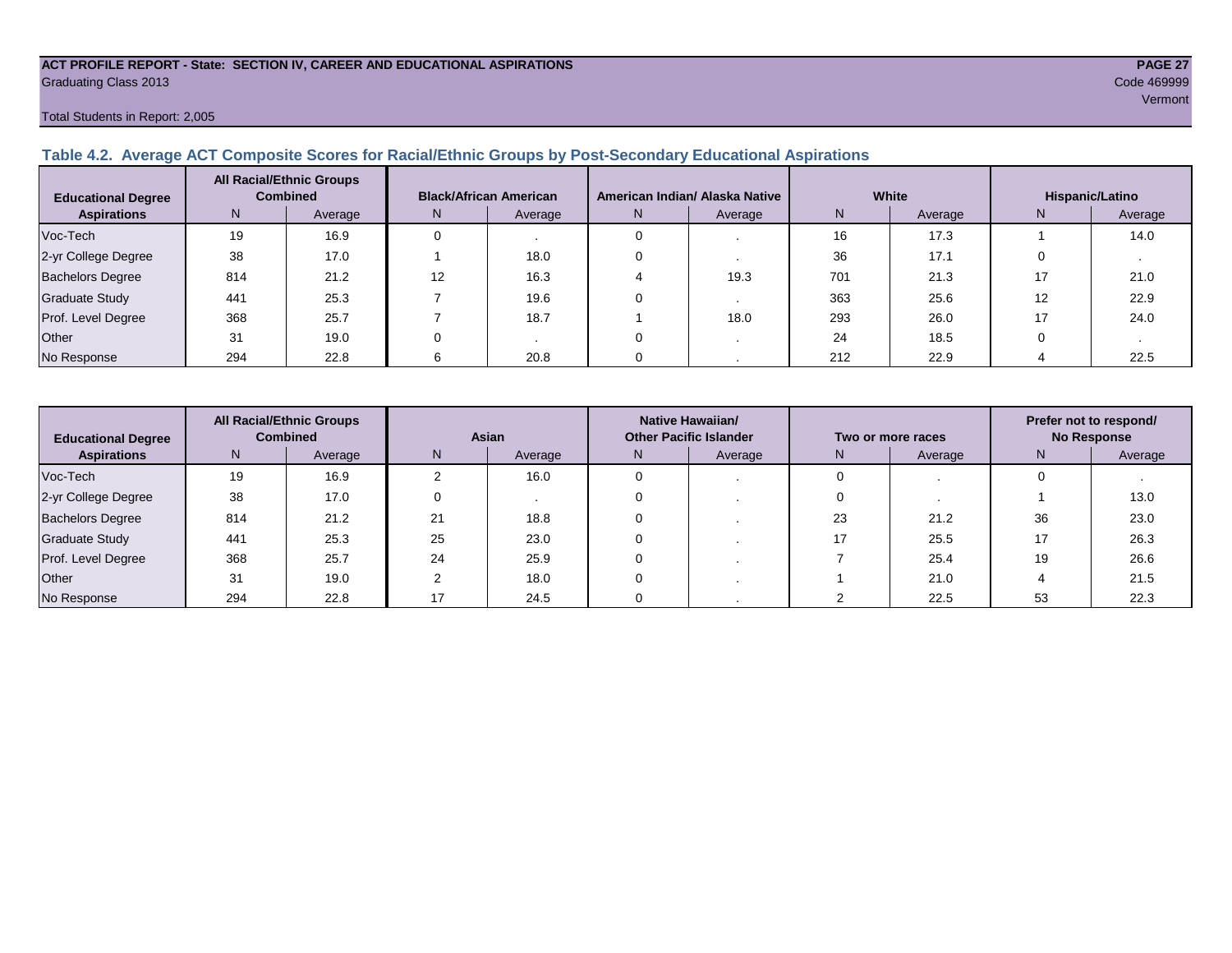## **ACT PROFILE REPORT - State: SECTION IV, CAREER AND EDUCATIONAL ASPIRATIONS PAGE 28** Graduating Class 2013 Code 469999

## Total Students in Report: 2,005

## **Table 4.3. Students' Score Report Preferences at Time of Testing**

|                                                        |                 |                           |                 |                |                          |                                           | <b>Percent of Students in</b> |                |                 |                |                          |  |
|--------------------------------------------------------|-----------------|---------------------------|-----------------|----------------|--------------------------|-------------------------------------------|-------------------------------|----------------|-----------------|----------------|--------------------------|--|
|                                                        |                 | <b>Number of Students</b> |                 |                |                          | <b>College Readiness Standards Ranges</b> |                               |                |                 |                |                          |  |
|                                                        |                 |                           |                 | 2nd-6th        |                          |                                           |                               |                |                 |                |                          |  |
| Name                                                   | <b>State</b>    | Total                     | 1st Choice      | Choice         | $01 - 12$                |                                           | $13-15$ 16-19                 | $20 - 23$      | 24-27           | $28-32$        | 33-36                    |  |
| UNIVERSITY OF VERMONT                                  | Vermont         | 324                       | 148             | 176            | $\Omega$                 | 3                                         | 15                            | 30             | 28              | 21             | 2                        |  |
| <b>CASTLETON STATE COLLEGE</b>                         | Vermont         | 105                       | 31              | 74             |                          | 15                                        | 40                            | 30             | 10              | 5              | $\Omega$                 |  |
| <b>VERMONT TECHNICAL COLLEGE</b>                       | Vermont         | 69                        | 36              | 33             | 3                        | 17                                        | 39                            | 28             | 12              |                | 0                        |  |
| STATE-COLLEGE/NO REPORTS NOW                           | lowa            | 58                        | 58              | 0              | 3                        | 31                                        | 24                            | 28             | 9               | 3              | 2                        |  |
| <b>LYNDON STATE COLLEGE</b>                            | Vermont         | 54                        | 13              | 41             | 6                        | 15                                        | 31                            | 33             | 11              | $\overline{4}$ | $\Omega$                 |  |
| NORTHEASTERN UNIVERSITY                                | Massachusetts   | 54                        | $\overline{17}$ | 37             | $\overline{0}$           | $\overline{2}$                            | $6\phantom{1}$                | 19             | 41              | 33             | $\Omega$                 |  |
| <b>CHAMPLAIN COLLEGE</b>                               | Vermont         | 50                        | 19              | 31             | $\overline{2}$           | 18                                        | 26                            | 32             | 20              | 2              | $\Omega$                 |  |
| JOHNSON STATE COLLEGE                                  | Vermont         | 46                        | 11              | 35             | $\overline{\mathcal{A}}$ | 26                                        | 37                            | 24             | 9               | $\Omega$       | $\Omega$                 |  |
| UNIVERSITY OF NEW HAMPSHIRE                            | New Hampshire   | 43                        | 6               | 37             | $\overline{2}$           | 5                                         | 21                            | 37             | 21              | 14             | $\Omega$                 |  |
| <b>SAINT MICHAEL'S COLLEGE</b>                         | Vermont         | 42                        | 8               | 34             | $\overline{2}$           | $\overline{7}$                            | $\overline{7}$                | 45             | 29              | 10             | 0                        |  |
| <b>BOSTON UNIVERSITY</b>                               | Massachusetts   | 35                        | 8               | 27             | $\Omega$                 | $\mathbf 0$                               | 11                            | 31             | 34              | 20             | 3                        |  |
| <b>BOSTON COLLEGE</b>                                  | Massachusetts   | 30                        | 14              | 16             | 0                        | 0                                         | $\overline{7}$                | 33             | 37              | 23             | $\Omega$                 |  |
| UNIVERSITY OF RHODE ISLAND                             | Rhode Island    | 30                        | 6               | 24             | 0                        | 3                                         | 20                            | 40             | 27              | 10             | $\Omega$                 |  |
| <b>CLARKSON UNIVERSITY</b>                             | <b>New York</b> | 28                        | 5               | 23             | $\Omega$                 | $\overline{4}$                            | 14                            | 21             | 25              | 32             | $\overline{\mathcal{A}}$ |  |
| <b>MIDDLEBURY COLLEGE</b>                              | Vermont         | 28                        | 6               | 22             | $\Omega$                 | $\Omega$                                  | $\overline{7}$                | 25             | 25              | 36             | $\overline{7}$           |  |
| <b>TUFTS UNIVERSITY</b>                                | Massachusetts   | 28                        | 12              | 16             | $\overline{0}$           | $\mathbf 0$                               | $\overline{0}$                | 11             | 32              | 43             | 14                       |  |
| <b>DARTMOUTH COLLEGE</b>                               | New Hampshire   | 27                        | $\overline{7}$  | 20             | $\Omega$                 | $\Omega$                                  | 0                             | 15             | 37              | 37             | 11                       |  |
| <b>BROWN UNIVERSITY</b>                                | Rhode Island    | 26                        | 8               | 18             | $\Omega$                 | $\Omega$                                  | $\overline{4}$                | $\overline{4}$ | $\overline{4}$  | 73             | 15                       |  |
| RENSSELAER POLYTECHNIC INSTITUTE                       | New York        | 26                        | 9               | 17             | $\Omega$                 | $\Omega$                                  | 8                             | 8              | 27              | 42             | 15                       |  |
| UNIVERSITY OF NEW ENGLAND                              | Maine           | 26                        | $\overline{7}$  | 19             | $\Omega$                 | $\overline{4}$                            | 35                            | 31             | 23              | 8              | $\Omega$                 |  |
| ROCHESTER INST OF TECHNOLOGY                           | <b>New York</b> | 23                        | 10              | 13             | $\mathbf 0$              | $\mathbf 0$                               | 13                            | 13             | 43              | 22             | 9                        |  |
| <b>WORCESTER POLYTECHNIC INST</b>                      | Massachusetts   | 22                        | $\overline{2}$  | 20             | 0                        | $\mathbf 0$                               | 9                             | $9\,$          | 32              | 36             | 14                       |  |
| <b>NORWICH UNIVERSITY</b>                              | Vermont         | 21                        | 6               | 15             | 0                        | 19                                        | 24                            | 19             | 24              | 14             | $\Omega$                 |  |
| STATE UNIV OF NY COLL AT PLATTSBURGH                   | <b>New York</b> | 18                        | 8               | 10             | 6                        | 11                                        | 17                            | 44             | 22              | $\Omega$       | 0                        |  |
| UNIV OF MASSACHUSETTS AMHERST<br>Massachusetts         |                 | 18                        |                 | 17             | $\Omega$                 | $\mathbf 0$                               | 6                             | 44             | 22              | 28             | 0                        |  |
| <b>ITHACA COLLEGE</b>                                  | <b>New York</b> | 17                        | 3               | 14             | $\Omega$                 | 6                                         | $\Omega$                      | 29             | 59              | 6              | $\Omega$                 |  |
| <b>KEENE STATE COLLEGE</b>                             | New Hampshire   | 15                        | 4               | 11             | $\Omega$                 | 20                                        | 13                            | 53             | 13              | $\Omega$       | $\Omega$                 |  |
| MASSACHUSETTS INSTITUTE OF TECHNOLOGY<br>Massachusetts |                 | 15                        | 8               | $\overline{7}$ | $\Omega$                 | $\mathbf 0$                               | $\overline{7}$                | $\overline{7}$ | 27              | 27             | 33                       |  |
| <b>MCGILL UNIVERSITY</b>                               |                 | 15                        | 6               | 9              | $\Omega$                 | $\Omega$                                  | $\Omega$                      | 13             | 27              | 60             | $\Omega$                 |  |
| PLYMOUTH STATE UNIVERSITY                              | New Hampshire   |                           | 5               | 10             | $\overline{7}$           | 13                                        | 27                            | 47             | $\overline{7}$  | $\Omega$       | 0                        |  |
| <b>All Other Institutions</b>                          |                 | 1,238                     | 342             | 896            | 1                        | $\overline{\mathbf{4}}$                   | 17                            | 31             | 26              | 19             | $\overline{2}$           |  |
| Total                                                  |                 | 2,546                     | 824             | 1,722          | $\overline{1}$           | 6                                         | 18                            | 29             | $\overline{25}$ | 19             | $\overline{2}$           |  |

Vermont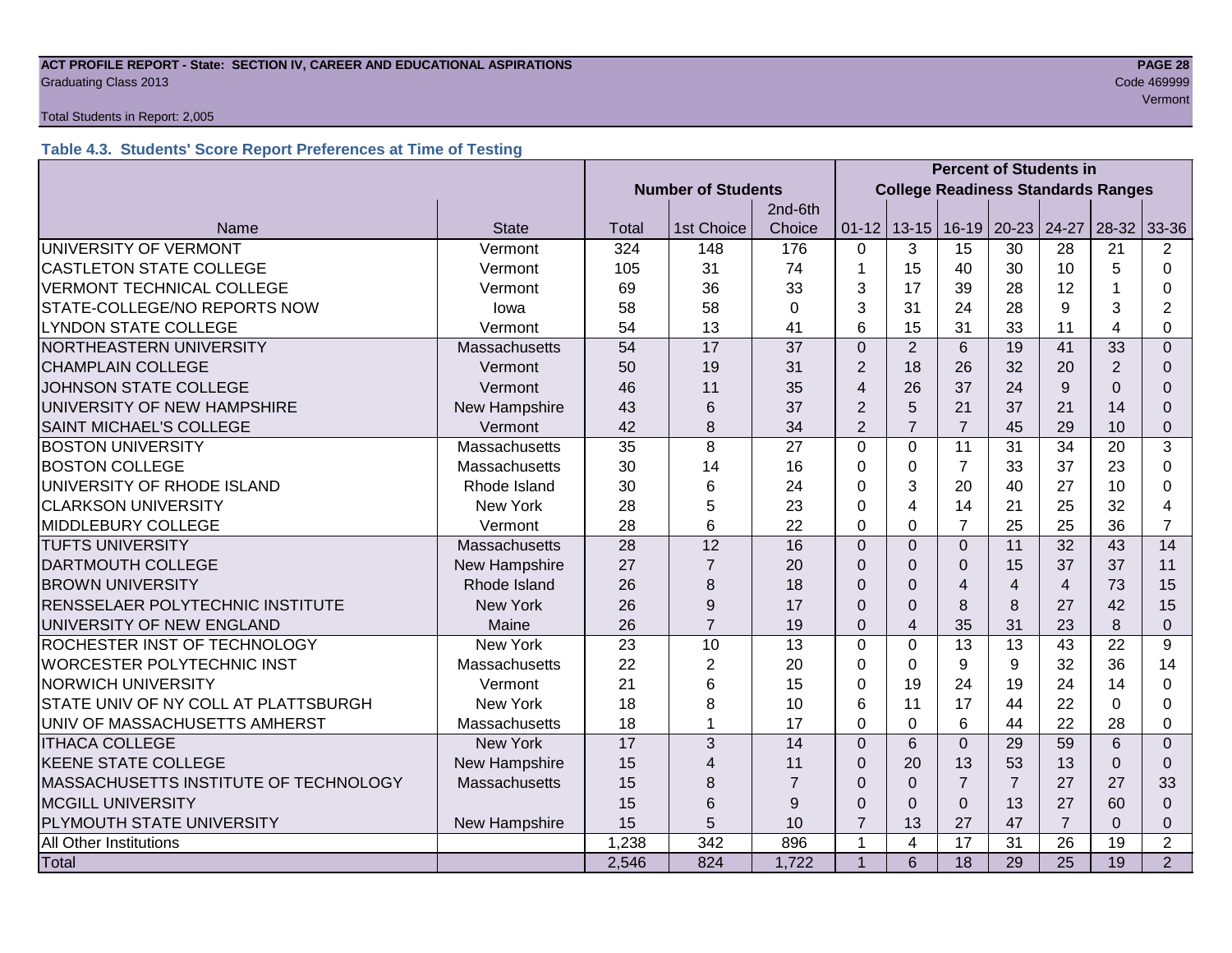## Section V Optional Writing Test Results

Beginning with the Graduating Class of 2013, all students whose scores are college reportable, both standard and extended time tests, are now included. Also beginning with the 2013 Graduating Class data, College Readiness Benchmarks for Reading and Science were updated to reflect the most recent college coursework research.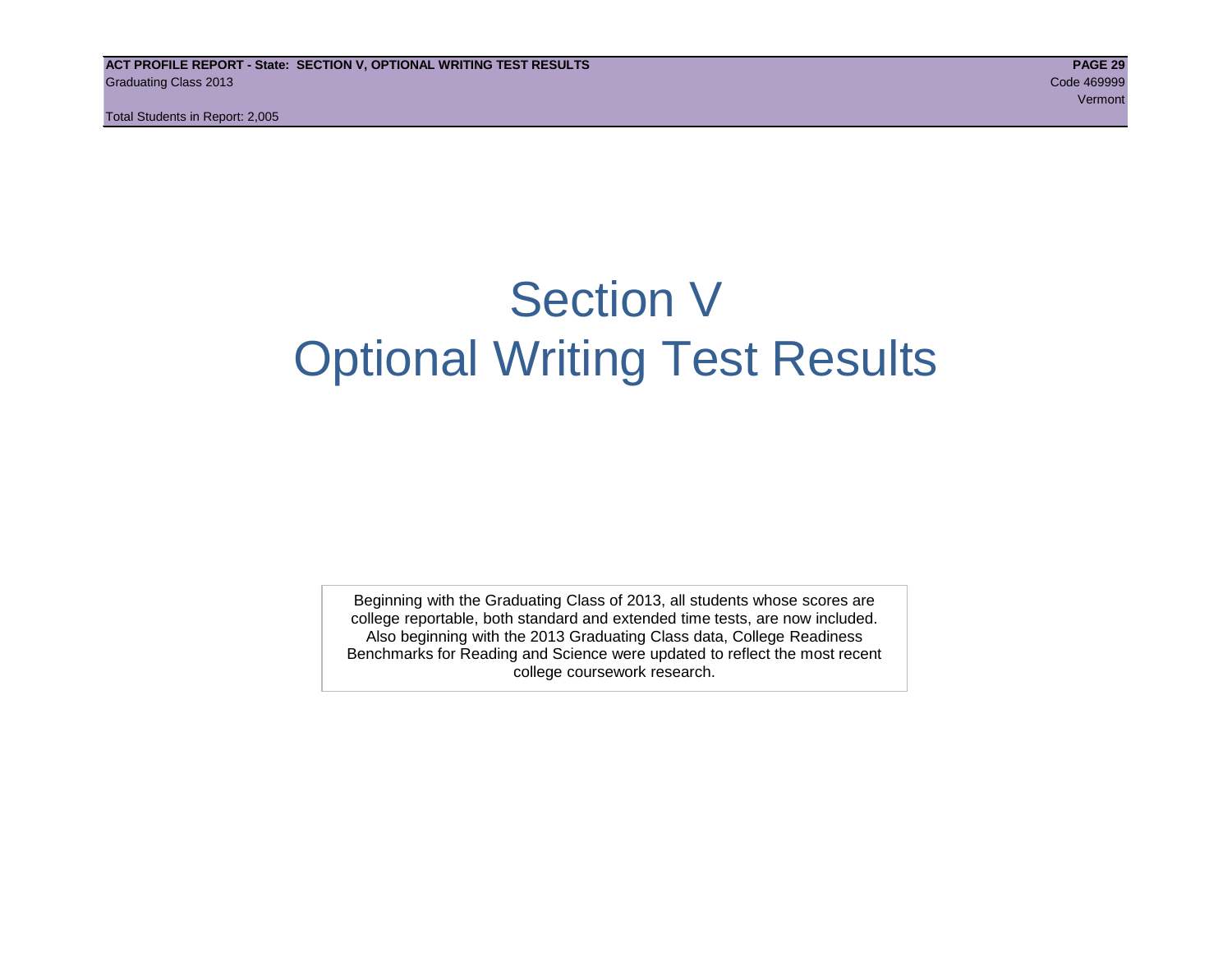## **ACT PROFILE REPORT - State: SECTION V, OPTIONAL WRITING TEST RESULTS PAGE 30 Graduating Class 2013** Code 469999

## Total Students in Report: 2,005

| Total Students in Report: 2,005                                                                                  |                           |  |  |  |  |  |  |
|------------------------------------------------------------------------------------------------------------------|---------------------------|--|--|--|--|--|--|
| Table 5.1. Average ACT English and Writing Scores by Race/Ethnicity and Gender for students who took ACT Writing |                           |  |  |  |  |  |  |
|                                                                                                                  | <b>Average ACT Scores</b> |  |  |  |  |  |  |

|                                 |              |                 | <b>Average ACT Scores</b> |                 |              |                 |                                 |          |  |  |
|---------------------------------|--------------|-----------------|---------------------------|-----------------|--------------|-----------------|---------------------------------|----------|--|--|
|                                 | N            |                 |                           | <b>English</b>  |              | <b>Essay</b>    | <b>English/Writing Combined</b> |          |  |  |
|                                 | <b>State</b> | <b>National</b> | <b>State</b>              | <b>National</b> | <b>State</b> | <b>National</b> | <b>State</b>                    | National |  |  |
| <b>All Students</b>             | 1,786        | 942,769         | 23.0                      | 21.3            | 7.7          | 7.0             | 22.4                            | 20.5     |  |  |
| Black/African American          | 32           | 114,751         | 17.3                      | 16.3            | 6.9          | 6.1             | 17.5                            | 16.0     |  |  |
| IAmerican Indian/Alaska Native  | 5            | 6.031           | 17.8                      | 16.8            | 8.6          | 6.1             | 19.4                            | 16.4     |  |  |
| White                           | A52,         | 518,407         | 23.2                      | 22.9            | 7.7          | 7.2             | 22.6                            | 21.9     |  |  |
| Hispanic/Latino                 | 47           | 151,504         | 21.5                      | 18.6            | 7.6          | 6.8             | 21.3                            | 18.3     |  |  |
| Asian                           | 88           | 54,580          | 21.3                      | 23.5            | 7.6          | 7.6             | 21.0                            | 22.7     |  |  |
| Native Hawaiian/Other Pac. Isl. |              | 2,812           |                           | 19.5            |              | 6.9             |                                 | 19.2     |  |  |
| Two or more races               | 48           | 35,355          | 23.6                      | 21.5            | 7.6          | 7.0             | 22.8                            | 20.6     |  |  |
| Prefer not/No Response          | 114          | 59,329          | 23.8                      | 21.8            | 7.7          | 7.1             | 23.0                            | 20.9     |  |  |
| <b>Males</b>                    | 765          | 423,104         | 22.3                      | 21.0            | 7.4          | 6.7             | 21.7                            | 20.1     |  |  |
| Females                         | 1,021        | 513,945         | 23.4                      | 21.6            | 7.9          | 7.2             | 22.9                            | 20.9     |  |  |
| <b>Missing</b>                  |              | 5,720           |                           | 16.6            |              | 6.3             |                                 | 16.5     |  |  |